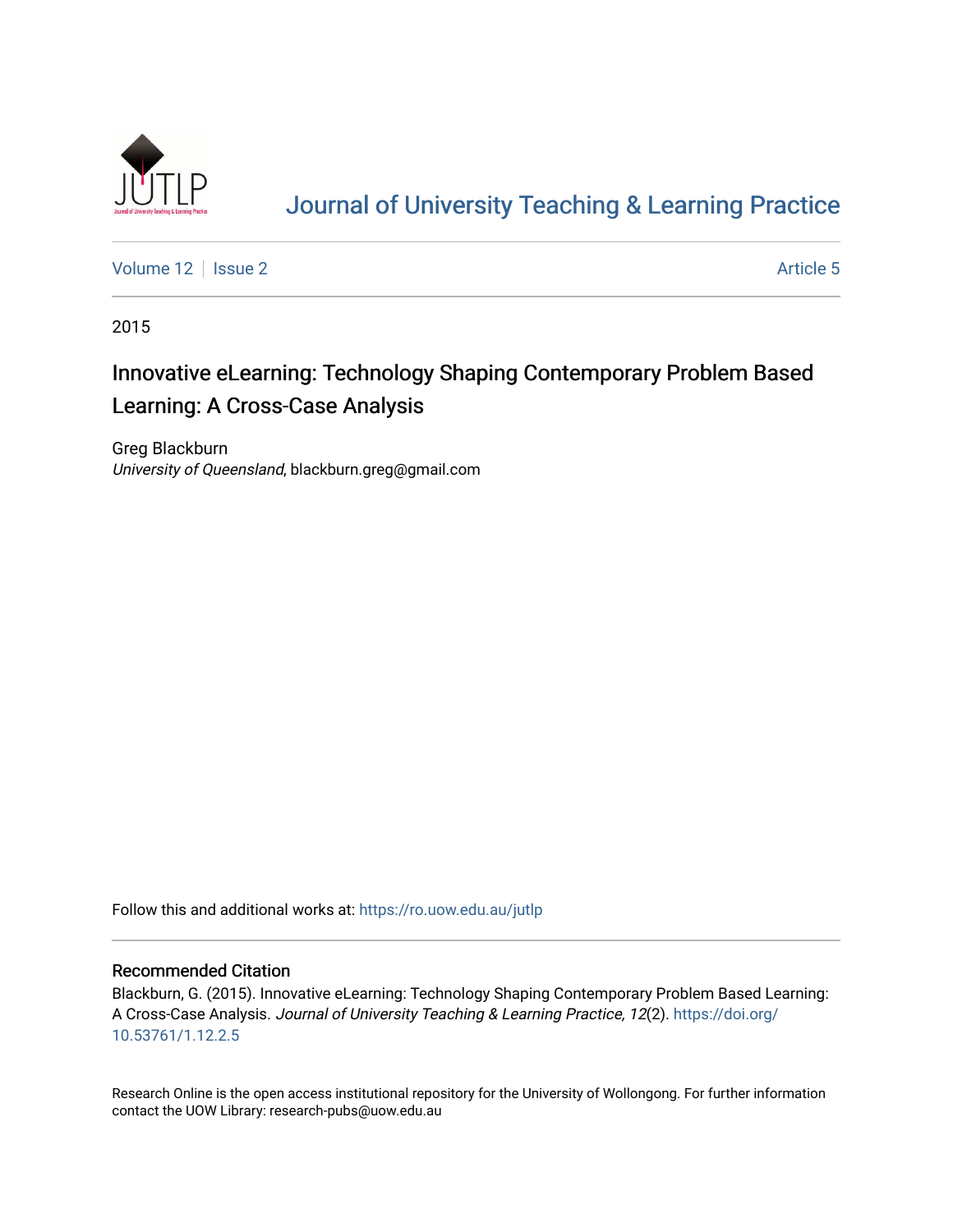## Innovative eLearning: Technology Shaping Contemporary Problem Based Learning: A Cross-Case Analysis

## Abstract

Preparing students to be critical thinkers and effective communicators is essential in today's multinational and technologically sophisticated environment. New electronic technologies provide opportunities for creating learning environments that extend the possibilities of 'old' but still essential technologies: books, blackboards, and linear, one-way communication media. Such technologies contribute to engagement and meaningful learning in the higher education sector. Greater understanding in educational psychology and the effectiveness of educational interventions has motivated the development of various student-centred pedagogies (e.g. Problem-Based Learning (PBL)) addressing perceived shortcomings of traditional didactic instruction. PBL as a pedagogy promotes meaningful learning due largely to its power to stimulate critical, reflective and creative thinking.

Can teaching staff, then, adopt technology-based approaches to create multi-disciplinary interactive PBL environments that enhance learning and excite students, inspiring them to take ownership of their own education? This paper presents a cross-case analysis of four cases that explore how classroom-based learning activities have been transferred to online formats in universities to improve critical thinking, problem-solving skills, and other learning attributes across a range of disciplines.

#### Keywords

Problem-based learning, Critical thinking, Problem solving, Self-directed learning, eSimulation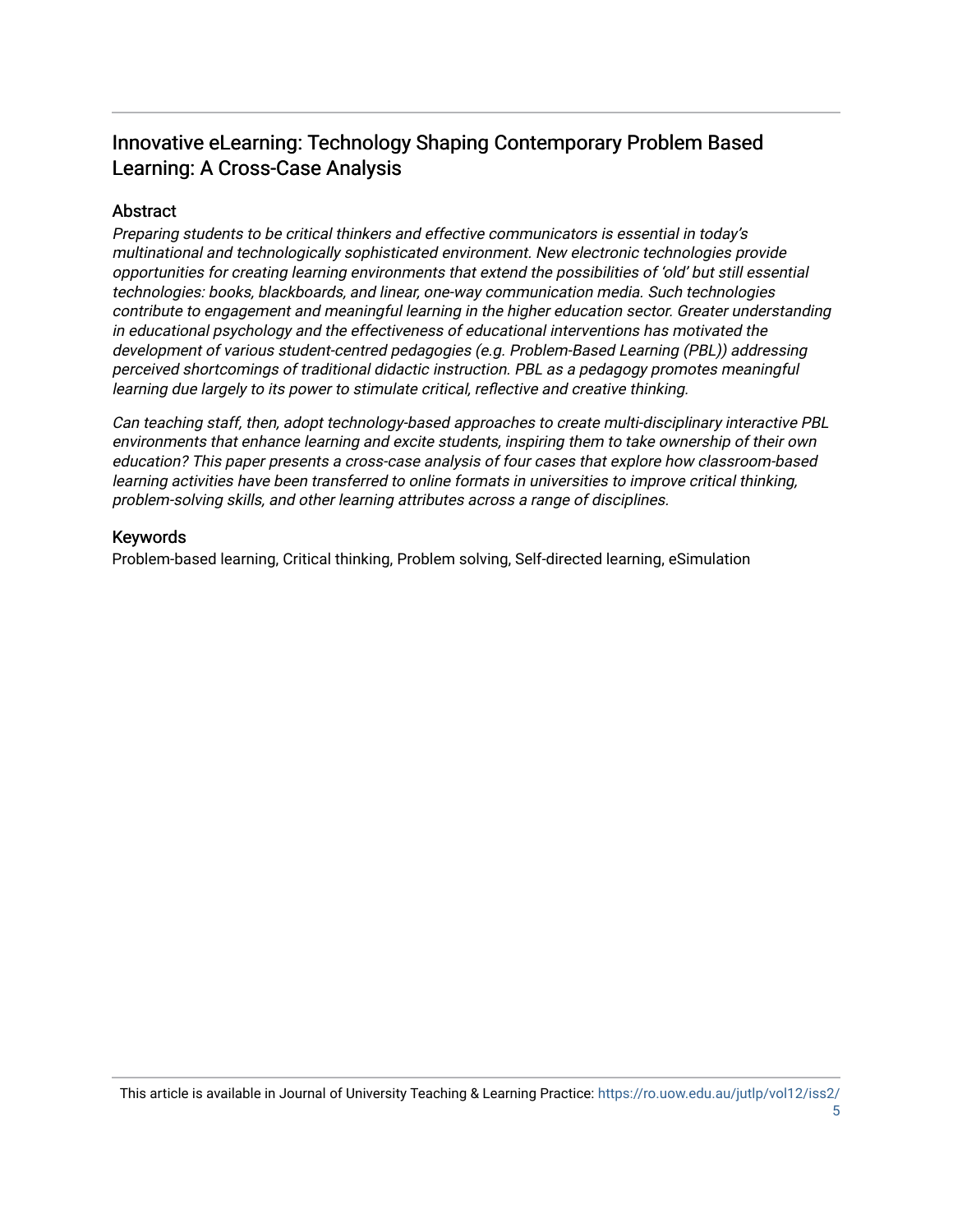

# [Journal of University Teaching & Learning Practice](https://ro.uow.edu.au/jutlp)

[Volume 12](https://ro.uow.edu.au/jutlp/vol12) | [Issue 2](https://ro.uow.edu.au/jutlp/vol12/iss2) Article 5

2015

# Innovative eLearning: Technology Shaping Contemporary Problem Based Learning: A Cross-Case Analysis

Greg Blackburn University of Queensland, blackburn.greg@gmail.com

Follow this and additional works at: [https://ro.uow.edu.au/jutlp](https://ro.uow.edu.au/jutlp?utm_source=ro.uow.edu.au%2Fjutlp%2Fvol12%2Fiss2%2F5&utm_medium=PDF&utm_campaign=PDFCoverPages) 

#### Recommended Citation

Blackburn, G. (2015). Innovative eLearning: Technology Shaping Contemporary Problem Based Learning: A Cross-Case Analysis. Journal of University Teaching & Learning Practice, 12(2). [https://ro.uow.edu.au/](https://ro.uow.edu.au/jutlp/vol12/iss2/5?utm_source=ro.uow.edu.au%2Fjutlp%2Fvol12%2Fiss2%2F5&utm_medium=PDF&utm_campaign=PDFCoverPages) [jutlp/vol12/iss2/5](https://ro.uow.edu.au/jutlp/vol12/iss2/5?utm_source=ro.uow.edu.au%2Fjutlp%2Fvol12%2Fiss2%2F5&utm_medium=PDF&utm_campaign=PDFCoverPages) 

Research Online is the open access institutional repository for the University of Wollongong. For further information contact the UOW Library: research-pubs@uow.edu.au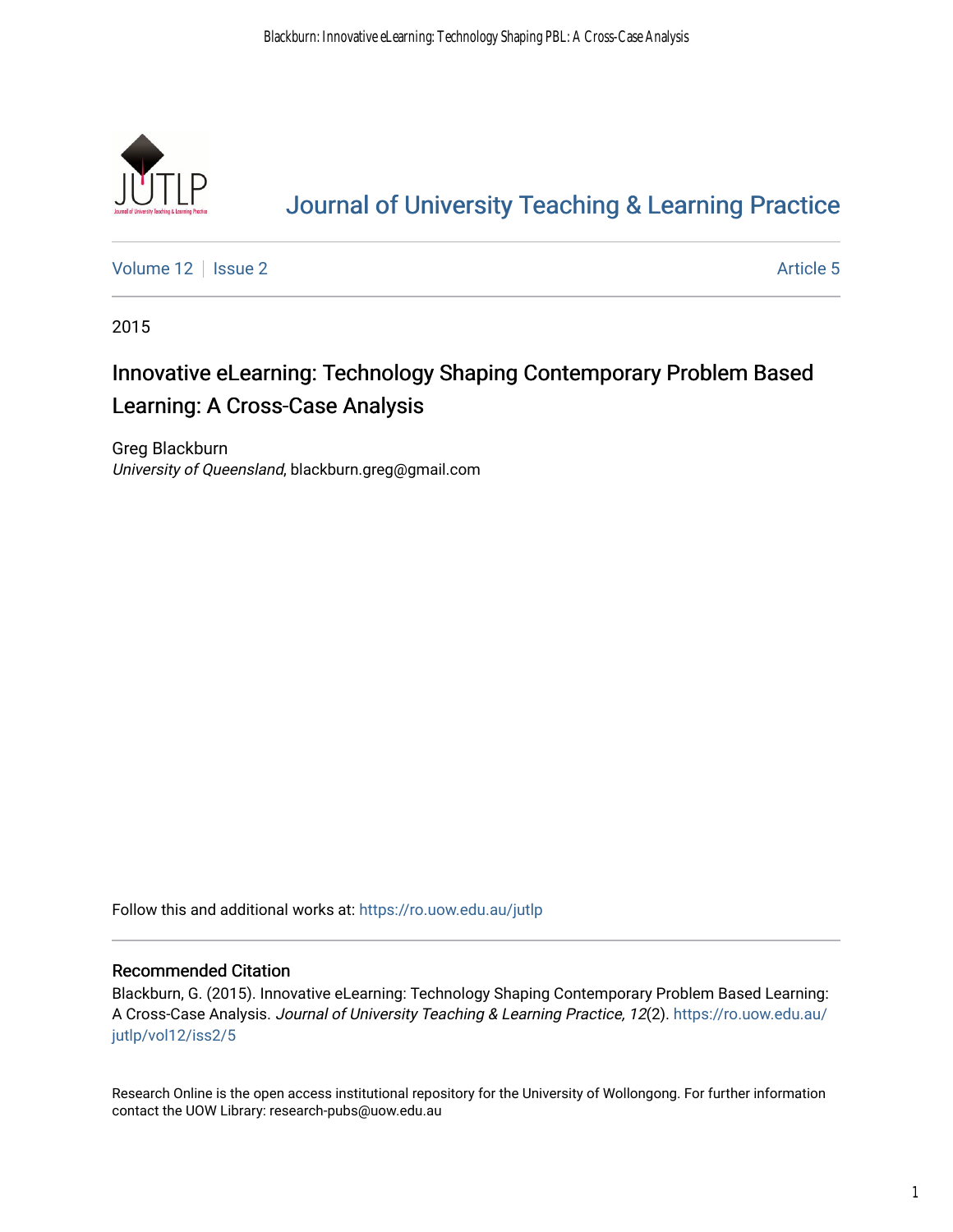## Innovative eLearning: Technology Shaping Contemporary Problem Based Learning: A Cross-Case Analysis

### Abstract

Preparing students to be critical thinkers and effective communicators is essential in today's multinational and technologically sophisticated environment. New electronic technologies provide opportunities for creating learning environments that extend the possibilities of 'old' but still essential technologies: books, blackboards, and linear, one-way communication media. Such technologies contribute to engagement and meaningful learning in the higher education sector. Greater understanding in educational psychology and the effectiveness of educational interventions has motivated the development of various student-centred pedagogies (e.g. Problem-Based Learning (PBL)) addressing perceived shortcomings of traditional didactic instruction. PBL as a pedagogy promotes meaningful learning due largely to its power to stimulate critical, reflective and creative thinking.

Can teaching staff, then, adopt technology-based approaches to create multi-disciplinary interactive PBL environments that enhance learning and excite students, inspiring them to take ownership of their own education? This paper presents a cross-case analysis of four cases that explore how classroom-based learning activities have been transferred to online formats in universities to improve critical thinking, problem-solving skills, and other learning attributes across a range of disciplines.

#### Keywords

Problem-based learning, Critical thinking, Problem solving, Self-directed learning, eSimulation

This article is available in Journal of University Teaching & Learning Practice: [https://ro.uow.edu.au/jutlp/vol12/iss2/](https://ro.uow.edu.au/jutlp/vol12/iss2/5) [5](https://ro.uow.edu.au/jutlp/vol12/iss2/5) 

2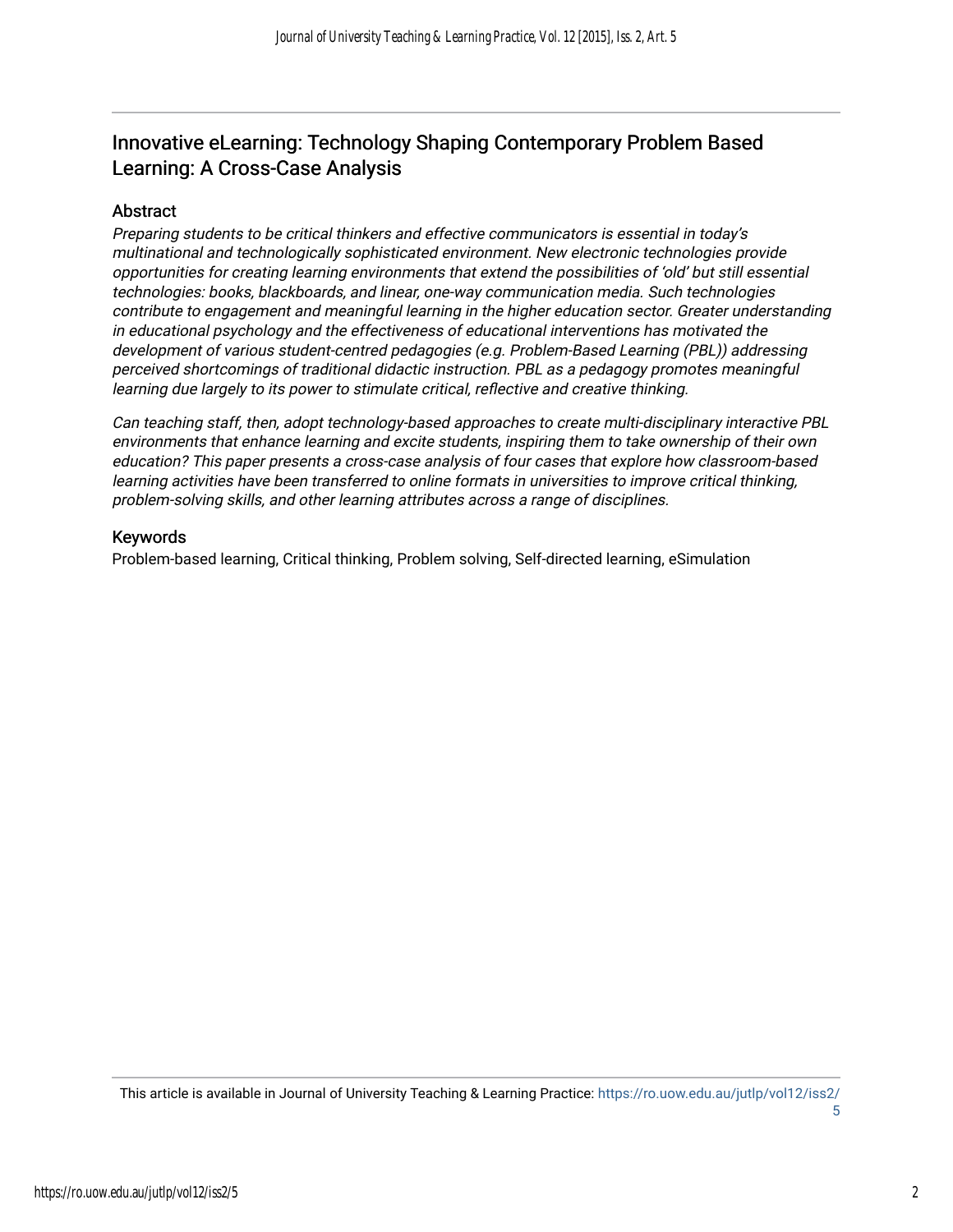#### **Introduction**

Educators looking for new ways to engage their students frequently use information and communication technology (ICT) in ways that develop their students' problem-solving skills and critical thinking. In doing this, they typically look for ICT that goes beyond a didactic, or "drill and skill", approach to offer more than a typical off-the-shelf program that tailors the technology to their students' e-learning needs in a do-it-yourself manner.

The emergence of communication technologies has seen computers proliferate in homes, schools and workplaces. Access to a rapidly growing pool of information is becoming easier and cheaper, and the amount of discipline-specific information and educational tools available has grown enormously. In this environment of abundant information, today's graduates need to be selfdirected and possess lifelong learning skills. They need to be critical thinkers and analytical problem solvers, graduate attributes that are highly valued by prospective employers (de la Harpe & David 2012; Jones 2013; Karantzas et al. 2013).

 Problem-based learning (PBL), a student-centred pedagogy, has recently taken on greater importance in many university courses (Boud & Falchikov 2006; Dalsgaarda & Godska 2007; Sadlo 2014; McLoughlin & Luca 2002; Richardson 2005). PBL is an instructional method of active learning based on the investigation of real-world scenarios that fosters deep long-term learning (Parkinson & St. George, 2003). With its historical origins in the late 1960s at the medical school at McMaster University' in Canada (Lee & Kwan 1997), the PBL approach has, until recently, prospered mainly in medical and professional schools. PBL is both a pedagogical approach and a curriculum-design methodology that concurrently develops higher-order thinking and disciplinary knowledge, engages students in active role play as problem-solvers (practitioners), provides a deeper, richer learning experience and confronts students with realworld situations.

Learning is an active process (Michael & Modell 2003), and the educational strategy of PBL, which is itself an active learning process, is suggested to be superior to traditional methods, because its "learn by doing" paradigm makes problems relevant, and increases students' cognitive engagement, knowledge acquisition, motivation and self-directed learning (Vernon & Blake 1993; Berkson 1993; Kiernan, Murrell & Relf 2008; Biley & Smith 1998; Harding 2002; Hoffman et al. 2006; Thomas 1997).

PBL asks students to identify contextualised problems, investigate these problems and implement meaningful solutions. This method develops a student's critical thinking and promotes creative skills. Motivation is increased as students transfer knowledge to new situations. Teachers adopt the role of facilitators of learning, guiding the learning process and promoting an environment of inquiry. The pedagogical value of problem-based learning activities has led to increased use of this approach in many university courses (Norton et al. 2012).

Given that problem-solving has emerged as an important graduate attribute and PBL as a studentcentred pedagogy that facilitates this learning, what might be the role of technology in meeting the needs of learners through PBL? Technology-driven approaches to education are increasingly being used by innovative teachers seeking new ways to engage their students and to enhance their learning and understanding (Peck & Dorricott 1994; Ertmer, Gopalakrishnan & Ross 2000). More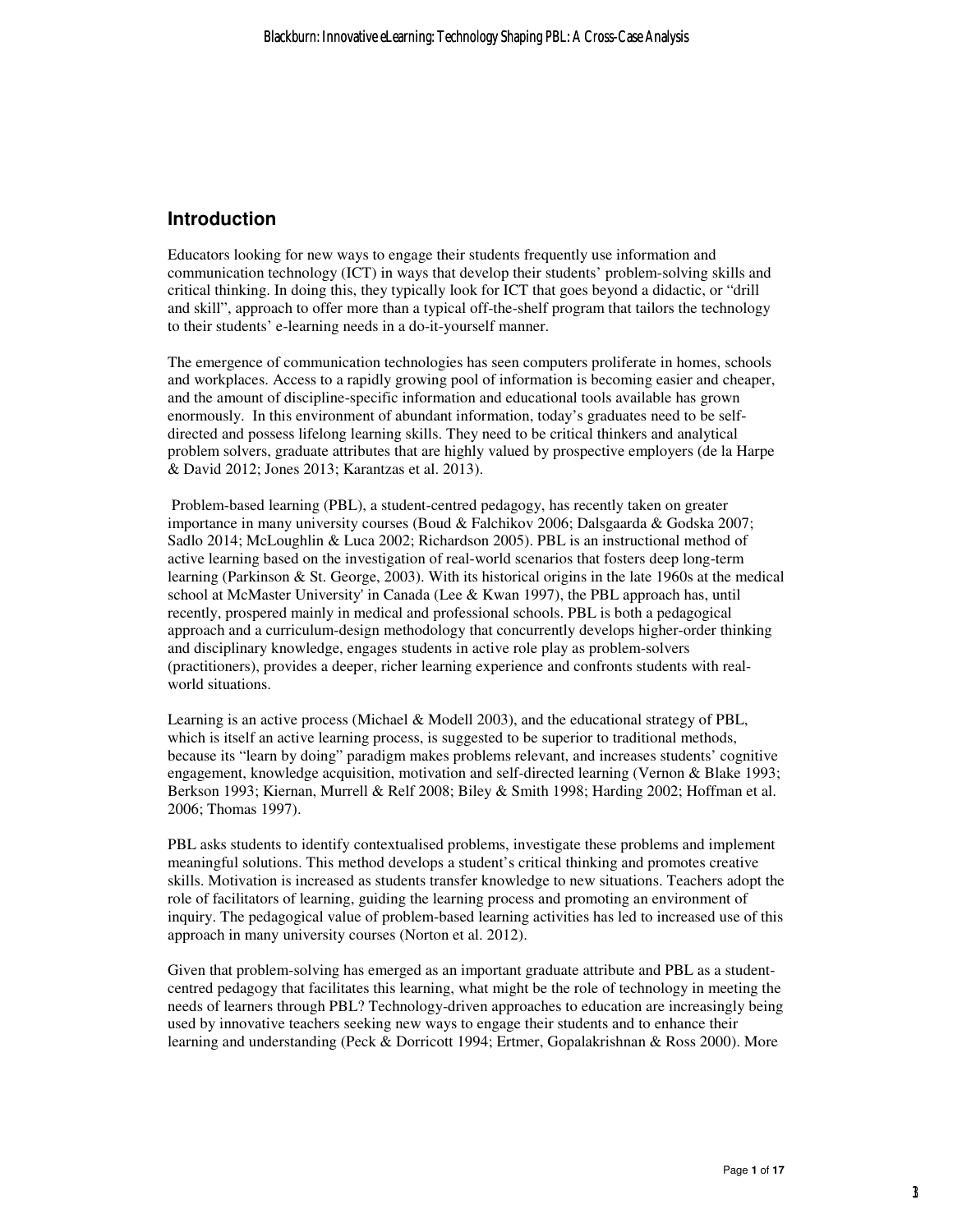pedagogically sound instructional innovations, such as the problem-based and enquiry-based learning pedagogies, promise better learning outcomes than previous didactic approaches to teaching (Kilroy 2003; Mykytyn et al. 2008; Watson & West 1996; White et al. 2004). Faced with a plethora of technology offerings and the need to create dynamic and meaningful learning experiences for students whilst integrating interdisciplinary knowledge, educators are trying to identify opportunities to best develop these graduate attributes in a way that lets students exercise their problem-solving and creative skills in relevant technological and theoretical contexts.

Many educational courses and materials, both traditional and online, provide students with basic knowledge and principles about a specific discipline. However, in most cases, they fail to provide the content in terms of complex, real-world problem-solving (Blackburn 2011). Problem-solving skills are highly valued by prospective employers, but in coursework programs the opportunities to develop this attribute can be limited.

PBL fits in well with technology-rich learning environments that are designed to put the focus not on the software, but on the learning experience. This paper reviews how an e-learning authoring tool called Scenario Based Learning Interactive (SBLi) has been implemented to developed PBL materials that challenge students to learn through engagement in real-world problems.

## **Scenario Based Learning Interactive**

Scenario Based Learning Interactive (SBLi) is an easy-to-use, multi-disciplinary e-learning tool for creating self-paced learning activities. SBLi was developed at the University of Queensland, Australia, and has its pedagogical origins in problem-based learning (PBL) and situational learning theory. SBLi is original in that it has been specifically developed as an e-learning technology to give teachers, lecturers and others working in training or education an easy approach to developing intuitive, easy-to-use, affordable, online problem-based learning experiences for learners of all ages across a variety of disciplines (Blackburn 2011; Jinks et al. 2011). Successful uptake of the tool and its efficacy for learning have been well established (Breakey, Levin, Miller & Hentges 2008; Gossman et al. 2007; Stewart, Brown, & Weatherstone 2009). The approach encourages student-centred learning rather than teacher-directed instruction.

The online interactive PBL simulations (called scenarios) provide a systematic way for students to look at issues, collect data, analyse information, draw conclusions and report results. Working through scenarios requires students to identify and analyse key issues in theoretical and real-world situations. Blackburn (2011) argues that one of the strengths of SBLi is the DIY aspect of creating scenarios, easily incorporating media such as images, audio, video, tests and other multimedia; plus the ability to monitor student progress and their understanding of subject matter, quickly identifying students' learning strengths and weaknesses through instant online feedback. Whilst not an "intelligent" system, SBLi uses dynamic pathways that take into account multiple variables that provide different outcomes depending on user input. This important distinction means that it is not just a simple decision tree; instead, various outputs are possible depending on what the user does, changing the scenario's final consequence or ending.

## **The Case for Web-Based, Real-World Problem-Solving**

University teachers are under increasing pressure to use educational technologies in ways that will place less emphasis on surface and rote learning, memorisation and cramming for examinations, and more emphasis on the development of real-world, transferable skills such as critical thinking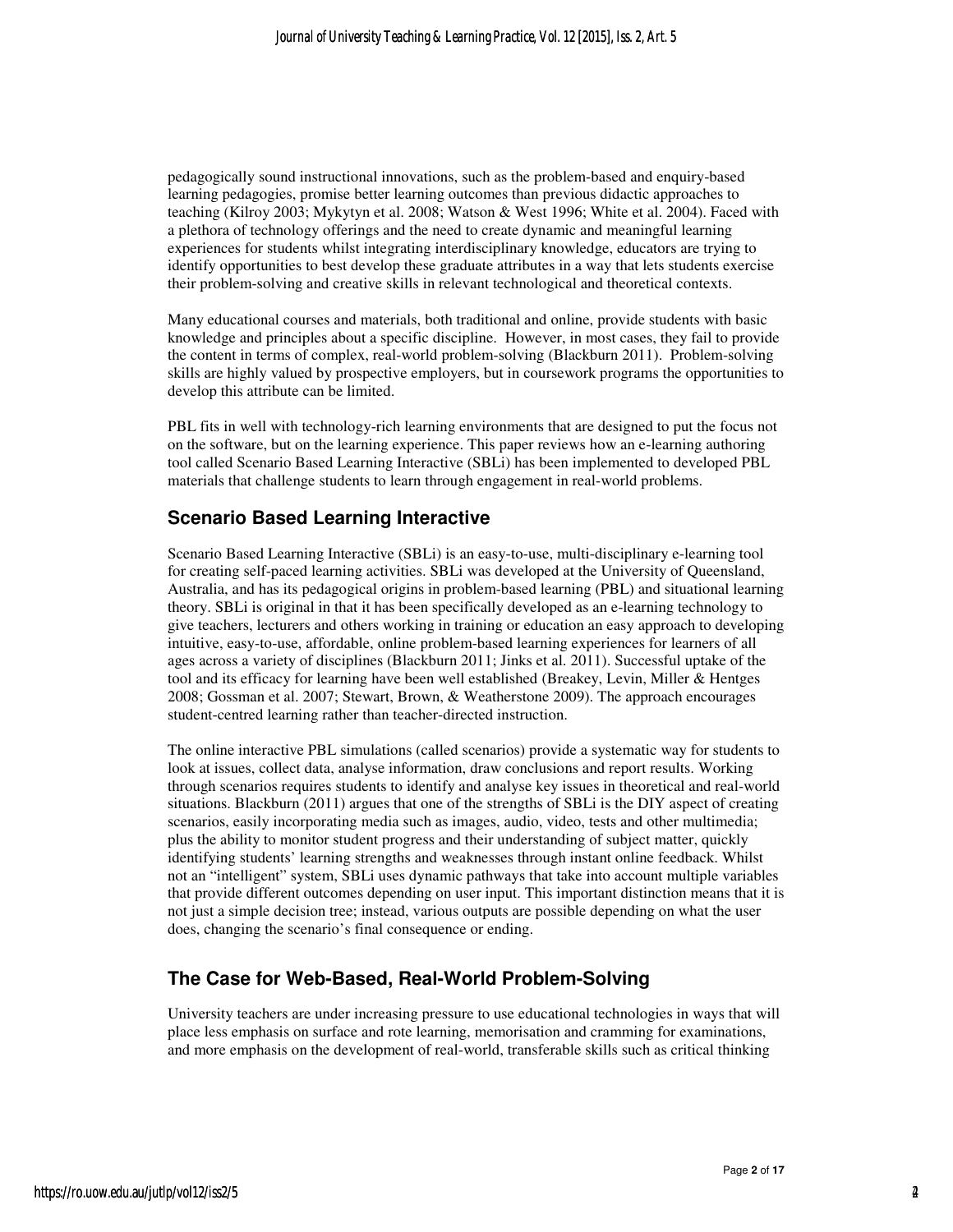and understanding collaborative problem-solving in authentic real-world contexts (Blackburn 2011; Ramsden 1992). Herrington, Reeves and Oliver (2004) argue that deeper learning will be achieved with online simulations in which authentic tasks or problems become the focus of the learning environment. Authentic tasks, based on realistic simulations and scenarios where students are immersed in problem-solving, have been shown to have many benefits to learners, not least the applicability of knowledge and skills in workplace contexts, and the development of student learning skills (Lebow & Wagner 1994; Herrington, Reeves & Oliver 2006; Hung & Khine 2006; Hendy & Hadgraft 2002, Gossman et al. 2007).

As Herrington et al. (2006) have shown, PBL and situational-learning approaches to online learning do much more than deliver information, because they foster synergies between the learner, the task and the technology. Immersive, authentic, problem-based learning environments enable students to complete realistic tasks, by taking on realistic roles and engaging in realistic behaviours. SBLi PBL scenarios have been designed to give students mastery over key concepts and the ability to reflect on what they are learning. Reflection contributes significantly to learning (Moon 2000).

Herrington, Reeves and Oliver (2004) reason that there is a need for software that more suitably guides educators to a range of innovative online strategies, reflecting contemporary constructivist philosophies and advances in learning theories. Student outcomes are also improved as PBL improves the student learning initiative (Martí, Gil & Julià 2006) and enhances learning, thinking and communication among learners (Tarmizia et al. 2010).

## **Methodology**

This paper applies a multi-case design (Yin 1994) allowing for cross-case analysis and the investigation of the phenomenon of interest in diverse settings. The choice of case studies as a research design corresponds to the objective of studying PBL software implementation in realworld contexts. A maximum-variation sampling strategy was employed in case-study selection, as this facilitates selecting cases that exhibit important common patterns that cut across variations (Shakir 2002). This selection methodology aims at selecting cases demonstrating diversity in terms of the dependent variable or a predicted outcome linked to the case, documents diverse variations and identifies common patterns encountered in the case (Patton 2002; Guba & Lincoln 1989; Mahoney & Goertz 2004).

A sample of four cases have been selected as a satisfactory number for a literal replication, as recommended by Yin (1994, pp.46, 50). Multiple cases are suggested to increase the methodological rigor of the study and enable the successful generation of theory (Eisenhardt 1989; Miles & Huberman 1994; Yin 1994). The case-selection strategy involved addressing the issue of maximum variation across the different cases within technology-enhanced classroom environments. Although selecting cases that are different can sometimes be constituted as a problem, this characteristic has the potential to increase the strength of the results (Patton 1990, pp.172). The aim of this research, therefore, is to report on emerging patterns that cut across the four cases, however different they may be.

#### *Objectives*

The aim of this research is to study educational settings where online PBL simulations created in the SBLi suite of tools are used; in particular, how the technology is implemented. The purpose is to learn how teaching staff can adopt technology-based approaches to create multi-disciplinary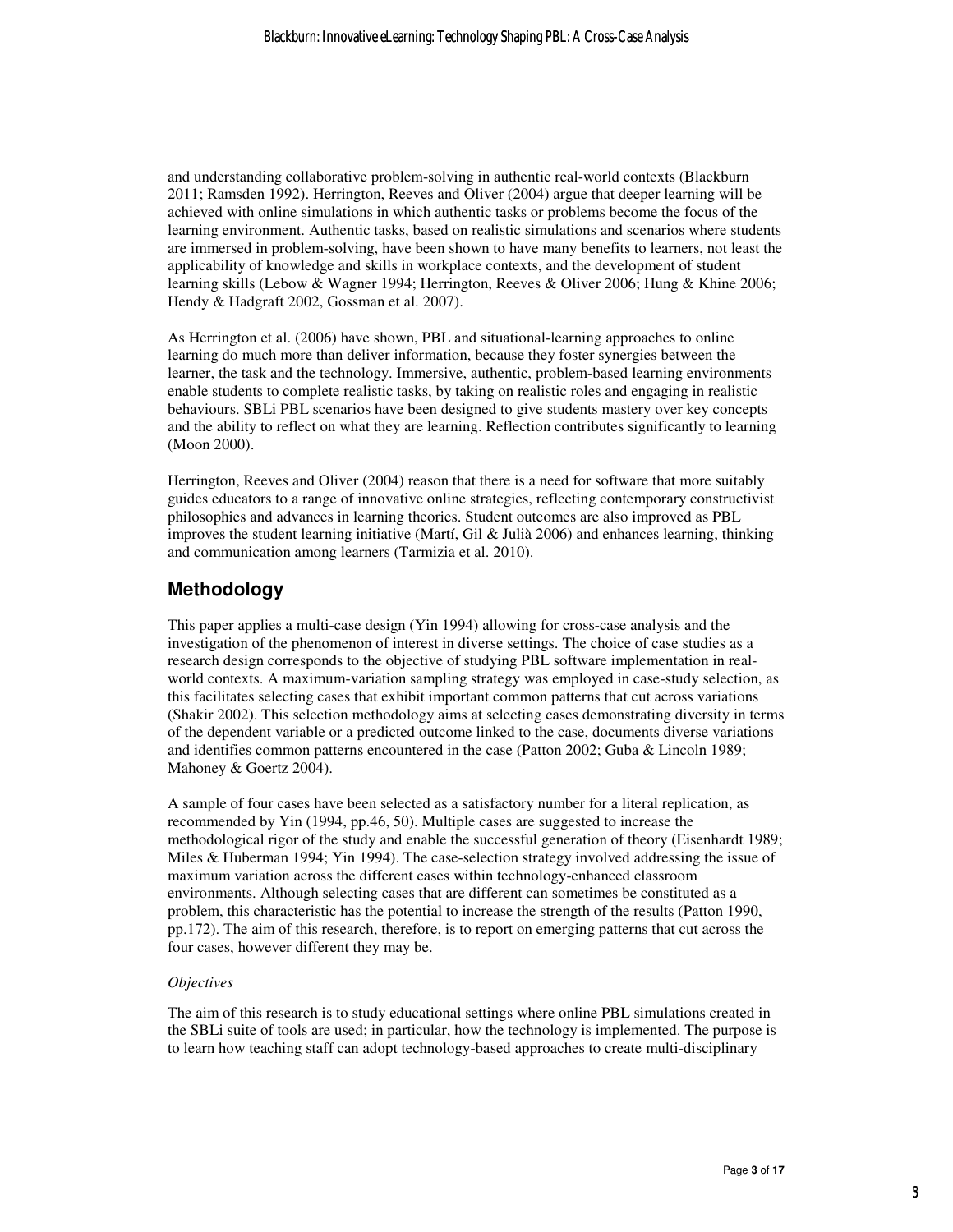interactive PBL environments that lead to a shift in student thinking, decision-making, problemsolving and/or critical thinking. Also of interest is how technology can emphasise the reflective nature of PBL, whic focuses on both the act (process) and consequence (outcome) of learning.

#### **Research question generated by objectives**

Arising from the previously stated objectives, the following research question has guided the study:

*Can PBL contribute or be transferred to a technology-based approach to serve multidisciplines in enhancing learning?* 

To answer the research question, four case studies were examined that explored how PBL technology has been employed in various educational environments and disciplines.

#### **Research design**

Case data were collected from three universities: the University of Queensland (Australia), Massey University (New Zealand) and the University of Manchester (United Kingdom). Each organisation was selected based on its SBLi experience and the willingness of the relevant people to participate in the study. Unique to these cases was the opportunity to look at very different applications in varied university disciplines.

Primary data sources for this research were semi-structured lecturer interviews, telephone interviews, email correspondence and published works. Course instructors were interviewed to gain insight into the underlying decisions and thought processes about pedagogy used in teaching the courses. These interviews occurred in the semester after the courses ended.

Cross-case analysis enabled comparisons across the different cases. By viewing the different PBL technology implementations in multiple contexts we are able to highlight similarities and differences, and develop arguments for explaining them.

To gather meaningful feedback on the suitability of SBLi as a tool for fostering critical thinking and problem-solving, students were asked to complete a questionnaire at the end of their semester. This questionnaire was modelled on those used by Man-Ling et al. (2011) and Robertson (2004) during their surveys on e-learner satisfaction; on student evaluations of teaching; and on the questionnaire-design methodology illustrated by Rowley (2014). Students answered using a standard five-point Likert scale. The questionnaire, administered at the end of the course, included questions that evaluated the student's opinions about the appropriateness of the scenarios, the tool's ability to foster critical reasoning, technical aspects and real-world representation.

## **Integrating PBL Scenarios into University Courses**

A number of schools, universities, agencies and organisations are using SBLi globally. The following four case studies demonstrate how SBLi is being applied in a variety of educational settings across diverse disciplines.

#### **Case One: An interactive e-learning and story-based method for teaching statistics**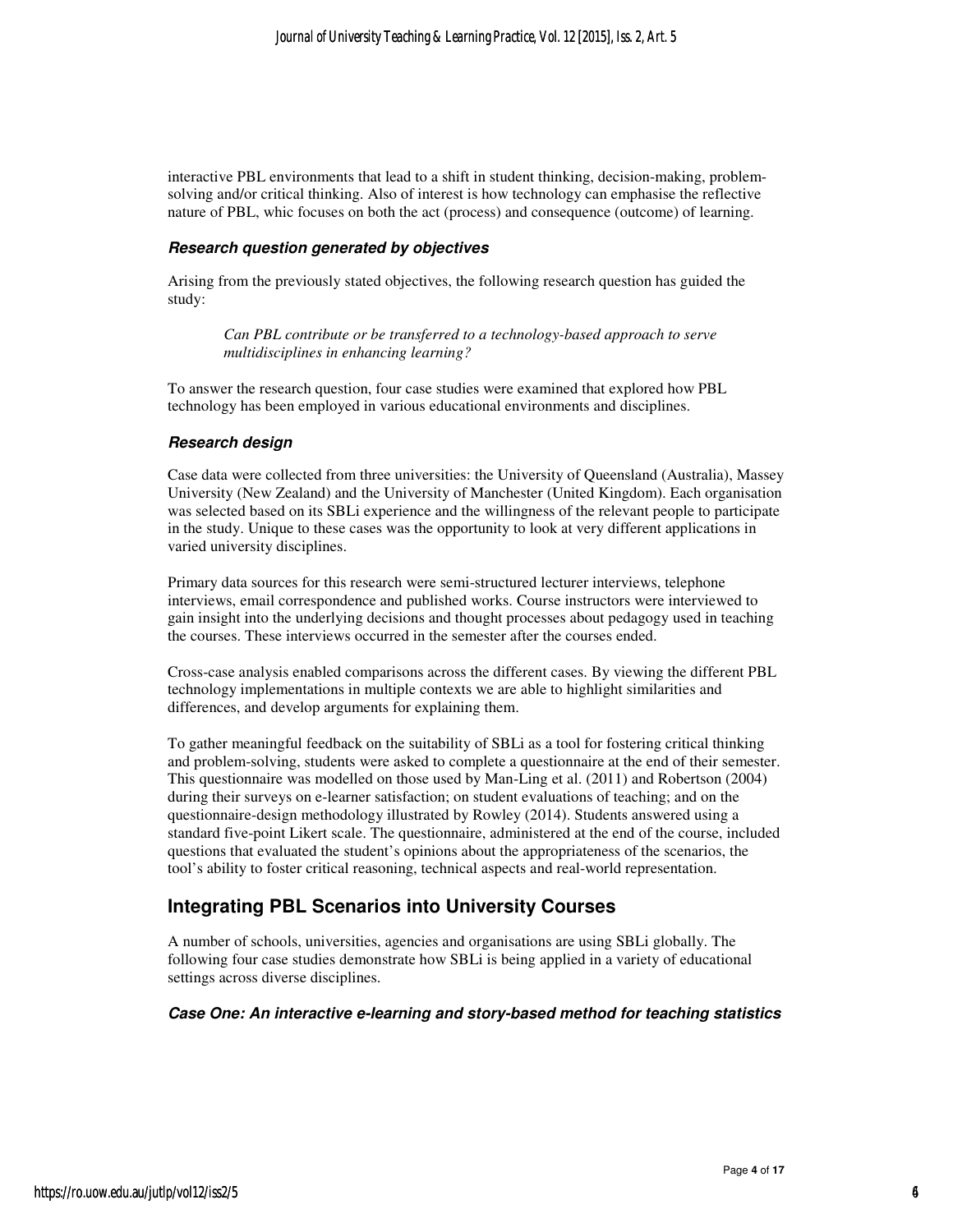An experienced University of Queensland lecturer recognised that students in large business and economics undergraduate courses had difficulty with basic statistics and its concepts. A major difficulty for students enrolled in statistics courses is that it is exceptionally difficult for students to catch up if they fall behind, resulting in the course being widely regarded as extremely challenging.

To address this issue, the lecturer devised a story-based teaching method. He used a set of illustrations (pictorial icons) to deliver abstract mathematical concepts in an engaging manner using fictitious scenarios and simple stories. The combination SBLi software with a nontraditional, story-based teaching method achieved positive student outcomes. SBLi was the chosen technology to convert this story-based teaching method into e-simulations. A series of fully interactive PBL scenarios were developed that enabled students to make choices and interact with real-world technical issues.

These stories integrated theory and solved particular statistical problems, rather than simply applying formulae, as is done in a typical statistics course. In other words, demonstrating everyday applications by building linkages between mathematical formulae and real-world applications was key. Photographic and other multimedia materials enhanced this teaching method, assisting in capturing student interest. Existing computer-managed quizzes were embedded with prerequisites that presented a variety of statistical events to challenge students and structure their learning coherently.

Each scenario was aimed at specific lecture topics, with an emphasis on inferential statistics (e.g. normal distribution, confidence intervals, hypothesis testing, etc.). Each scenario built on the theory and learning from the previous one. Therefore, students needed to practice and complete all previous scenarios to apply their newly gained knowledge in the subsequent scenarios. The aim was to help alleviate the discouraging cumulative effects students can experience if they fall behind. Multiple-choice quizzes and short-answer questions both evaluated and reviewed student performance, as well as reinforcing learning outcomes.

This approach increased students' pass rates from approximately 65% to 88% over the last four semesters. Approximately 750 students were enrolled in the undergraduate statistics course during the first year of implementation (2010), and approximately 850 students were enrolled in 2013.

#### **Case Two: Deconstruction of intellectual property in a plasmid**

In teaching intellectual-property components of biotechnology courses, this SBLi scenario challenged second-year and postgraduate (master's, graduate diploma and graduate certificate) students to play the role of a R&D scientist in a small, fictitious biotechnology company. The company specialises in the expression of protein molecules using recombinant DNA technology and transfection of mammalian cells.

The scenario was created to develop technical and intellectual-property knowledge in a scientific context that students are highly likely to encounter in their careers in biotechnology. Students are presented with a multifaceted task that requires an active choice of task, plus the acquisition and application of knowledge, which is a graduate attribute highly valued by prospective employers. The implementation of SBLi aimed to increase the opportunities for students to develop and exercise their problem-solving and creative skills in a relevant technological context, by using a novel, technology-embedded, task-based approach to intellectual-property teaching.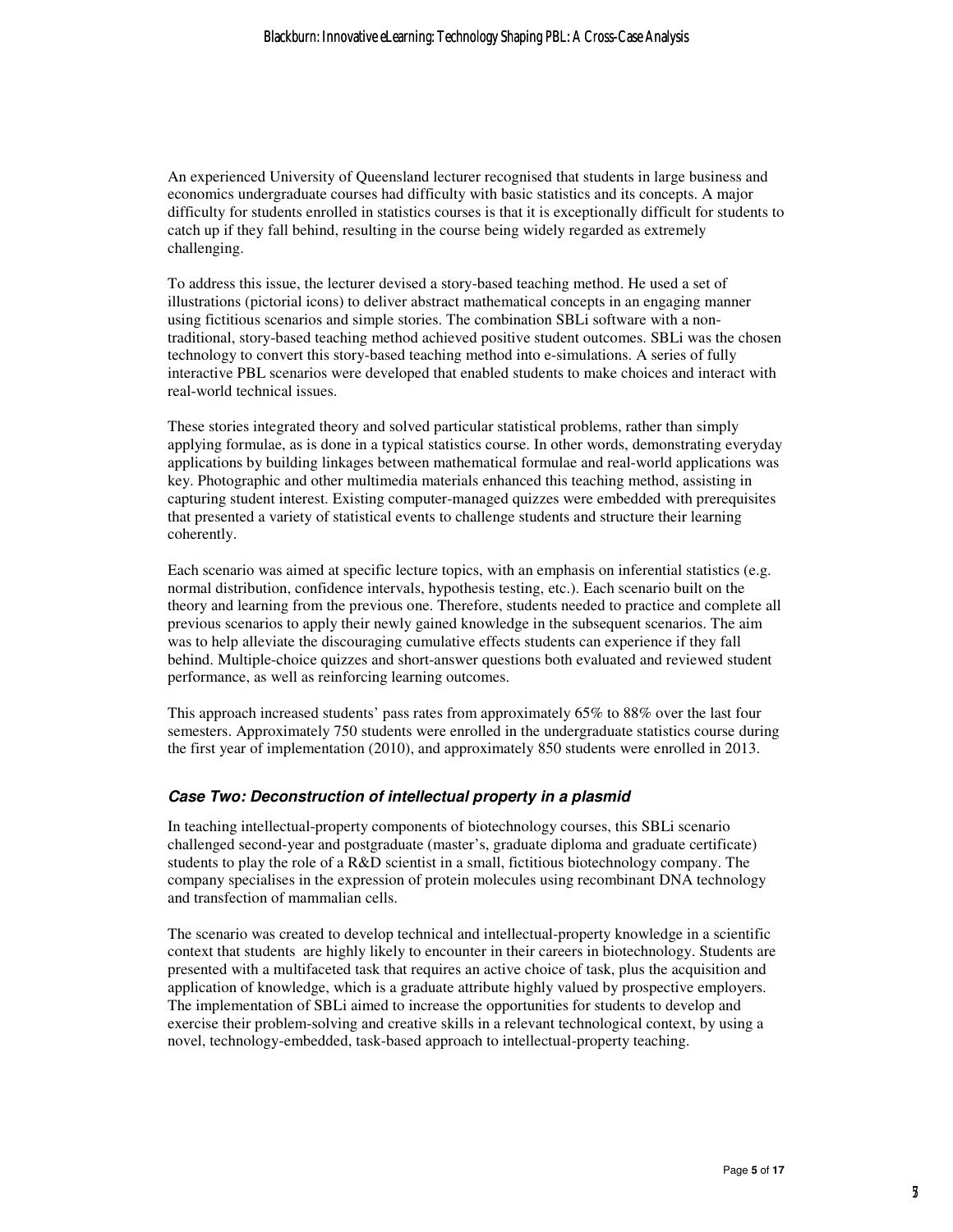In the scenario, the CEO of this fictitious firm instructs the R&D scientist (the student) to come up with a potential protein molecule and choose a plasmid to use for expression of that protein in mammalian cells. The purpose of this scenario is to enable students to apply principles of intellectual property in a biotechnology context, encourage them to think across disciplinary boundaries and allow them to apply these concepts in a problem-solving mode. The tasks that students must undertake in completing this scenario include reading and researching the function of each of the components shown on a plasmid map, choosing one of the plasmids and justifying their choice based on the type of protein they want to express, performing a web search and a supplier catalogue search to see if any of the components they have selected are covered by current patents, listing all the relevant patents (together with priority date, filing date and countries designated), listing the important claims of the patent that affect the sale of the protein they wish to produce, deciding in which country or countries they will manufacture their protein, determining how many licenses they need to purchase to express a protein from their plasmid, making manufacturing and marketing decisions based on intellectual property considerations and listing some methods (technical or strategic) by which they might minimise the number of licenses they need before they can commercially use their chosen plasmid.

This real-world simulation encourages students to take responsibility for their own learning and develop critical-thinking skills and professional attitudes. In investigating options, students visit several virtual locations including the CEO's office, a patent attorney, a marketing department, a production department, a library to research patents, and an R&D team to discuss a protein product before making a written application for the protein they have chosen along with their rationale for their choice.

The results of student evaluation questionnaires for rating the course improved from 4.2 (out of 5) to 4.4 in the first year this scenario was used, and to 4.7 in the second. Informal student verbal feedback has been positive, although this has not been formally recorded.

#### **Case Three: NZ small-animal medicine and nutrition assessment**

In a global first, the Institute of Veterinary, Animal and Biomedical Sciences at Massey University, New Zealand, implemented a computer-based "virtual veterinary hospital" to use clinical PBL scenarios for the final-year examination. Previous paper-based exams had been considered boring, uninspiring and inappropriate in that they didn't capture the skill sets students developed in their final year: diagnostic problem-solving and assimilation of knowledge. Therefore, an assessment format was sought that would capture diagnostic problem-solving in a holistic approach to the patient.

The final year for veterinary students is lecture-free. Students perform clinical rotations in surgery, anaesthesia, medicine, epidemiology and theriogenology of animals; health and management of production animals; diagnostic procedures including imaging, necropsies and laboratory testing; and diagnostic reasoning. SBLi was the chosen technology, as PBL scenarios can accurately present a case study whilst providing the student the freedom to make decisions. For example, a student presented with an animal with a limp is free to decide to perform a brain biopsy (N. Cave, pers. comm., 25 February 2013). PBL scenarios were constructed to simulate as close to complete diagnostic and therapeutic freedom as is practical for the final-year exam. Students were presented with a case, and were then free to obtain a clinical history; perform a physical examination; request whatever clinical test they saw fit; collect blood, urine and other tissues; perform imaging; anaesthetise; perform surgery; and dispense medication. Real prices were attached to each step,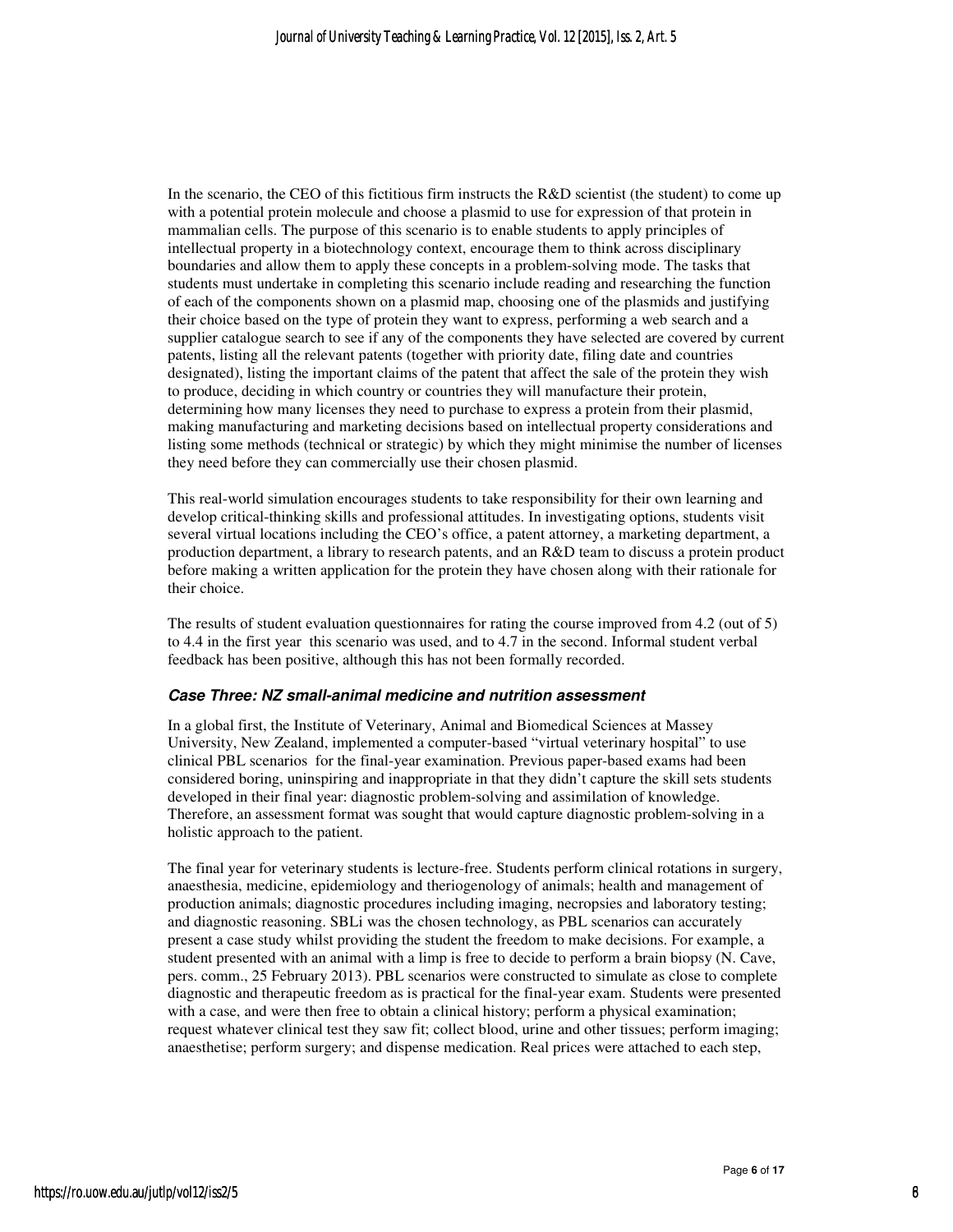and every decision and action was recorded by the server. Conventional questions, such as those regarding the interpretation of clinical pathology, radiological interpretation or planning of anaesthesia, were inserted at key points.

Approximately 100 students in 2009, 2010 and 2011 who were completing their final examination as part of a five-year program were presented with three clinical case scenarios as part of their three-hour examination. Students were assessed on two criteria. First, they received points for correctly answering questions buried in the simulation. These questions were only "found" if the students took a correct diagnostic path; for example, if they requested a particular medical test. Questions might ask the student to interpret a test result, explain why they chose a particular treatment or describe what verbal instructions they would give to an owner. They would not find the question if they did not perform that particular test or procedure, thus missing out on marks. Second, students were marked on the diagnostic pathway. That is, the XML logs were used to determine the students' logical steps through the simulation. Those who took additional and useless side trips on their diagnostic/therapeutic path were penalised.

Comparing each student's performance in the PBL-based examination with their performance the previous year in their final written companion-animal clinical-studies examination found that the correlation between students' marks in two separate written examinations within the same subject area was much stronger than the correlation between the same students' marks in the PBL scenarios and written exams. These findings support the validity of this examination format.

Eighty percent of students surveyed on whether the PBL-based exam used realistic clinical scenarios that a veterinary graduate could expect to face strongly agreed. Moreover 70% strongly agreed that the PBL-based examination format was the most effective method of testing clinical reasoning, and 60% strongly agreed that it was a more suitable assessment method than the conventional paper-based exam.

#### **Case Four: Chocolate monsters**

The School of Life Sciences at the University of Manchester has developed a series of five PBL scenarios that forms the laboratory component of an otherwise lecture-based genetic-analysis subject to support an undergraduate course in genetics. In this scenario, students role-play the part of a genetics researcher and perform simulated experiments on an imaginary model organism, the chocolate monster. Each scenario incorporates a series of experiments linked by a common concept, the aim of which is to re-introduce Mendelian genetics by giving students a problem to solve on a new imaginary species. The goal is to help students to concentrate on the processes behind their analysis, rather than focusing on a specific species. Thus, students are not able to guess the experimental outcome of the laboratory experiment based on the model organism used, and instead must apply the concepts learned during the course to their decision-making process.

Throughout this series of scenarios students play the role of a genetics researcher, and perform simulated experiments to reinforce concepts taught in lectures. Quiz questions are included in each scenario along with support materials, and user logs track the students' decision path, which shows the sequence in which each location was visited, what items were viewed or collected and what actions were performed. Reviewing these logs enables educators to assess the student's understanding of the scenario's content and concepts.

Breakey et al. (2008) argue that many courses are enhanced with additional laboratory work, which is often cost-prohibitive, time-consuming, or too lengthy to satisfactorily allow students to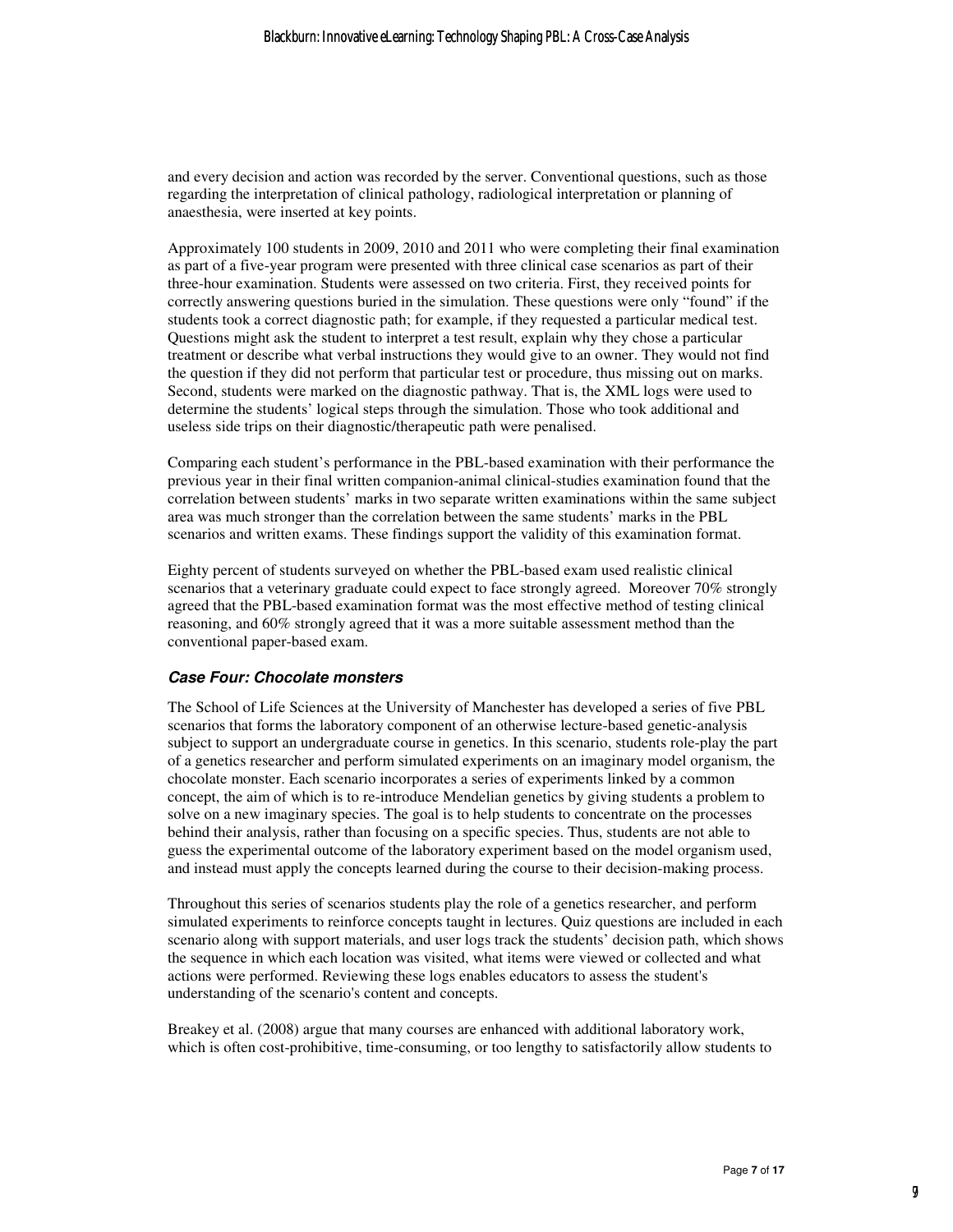reinforce concepts taught in lectures. Additionally, students who are not used to handling agents such as hazardous chemicals often used in laboratory experiments pose a further safety consideration. Thus, research and data analysis and interpretation in a virtual laboratory before moving onto the next series of experiments permits students to move through the steps involved in genetics experiments without the cost, time or safety constraints of traditional laboratory exercises. It

 To gather meaningful feedback on the suitability of PBL scenarios as a laboratory-simulation tool, students were asked to complete a questionnaire. The results from the survey indicate that 78% of students agreed or strongly agreed that feedback on incorrect answers was useful, with 60% agreeing or strongly agreeing that the online PBL was a useful addition to the course.

## **Cross-Case Analysis**

We now reflect on the cross-case analysis, bringing together what was learned from all four case studies; this technique is described by Mathison (2004) as both a way of aggregating across cases and the means for making generalisations. In this cross-case comparison, Miles and Huberman's (2003) method was applied, where qualitative data are first significantly reduced (data reduction), then organised into different representations such as diagrams or matrices (data display), from which conclusions are drawn and verified during the last stage (conclusion and verification).

To prepare the cross-case analysis, a data matrix of topics was used to present real-world role plays, decision-making occurrences and student problem-solving (per case). Thus, each case was condensed in a form that permitted a systematic visualisation and comparison of all the cases at once. Data from interviews was entered in a table with lecturer perspectives in columns and cases in rows. Then, lecturer perspectives were summarised per case to allow for scanning across the four cases for commonalities and differences per variable (Miles & Huberman 1994). The crosscase analysis and synthesis permitted the identification and elaboration of several themes of general interest in the consideration of whether problem-based learning software can contribute or be transferred to a technology-based approach to serve multidisciplines in enhancing learning. Some of these themes emerged by working through the within-case reports, others through looking across cases.

 After analysing each case study, the author read through the results of each case several times, noting differences and similarities between them. In addition, exemplifying examples were noted where they appeared in any of the case studies. The result is a cross-case matrix (Table 1) that demonstrates that PBL can be supported when delivered online through SBLi-developed multidisciplinary scenarios. These concepts are based on the within-case analyses of the four cases, as it was possible to compare the four cases and to discern patterns or themes. The purpose of the study was neither comparative nor evaluative, but rather to inform others how PBL scenarios have been implemented to improve critical thinking, problem-solving skills and other learning attributes across a range of university-level disciplines.

|      |      | <b>SBLi</b> scenarios               | Case | Case   Case | Case |
|------|------|-------------------------------------|------|-------------|------|
| uess | ques |                                     |      |             |      |
|      |      | incorporates role-play activities   |      |             |      |
|      |      | fosters critical thinking           |      |             |      |
|      |      | presents real-world representations |      |             |      |
|      |      | involves student problem-solving    |      |             |      |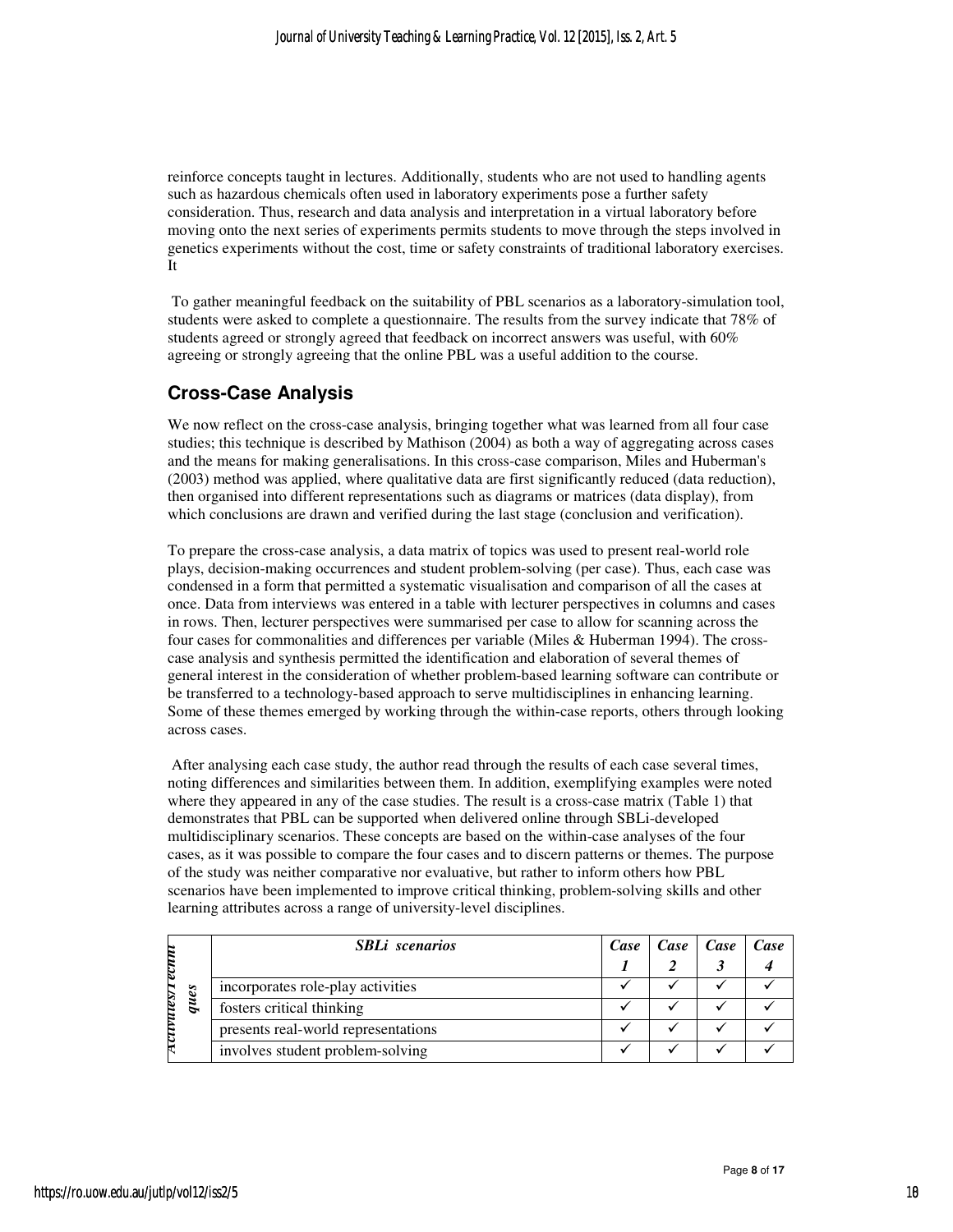| is interactive (students perform actions)              |   |   |  |
|--------------------------------------------------------|---|---|--|
| structures the learning process (framed learning       | ✓ |   |  |
| environments)                                          |   |   |  |
| incorporates assessment                                |   |   |  |
| changes dynamically (depending on student actions)     |   |   |  |
| employs collaboration/peer assistance                  |   |   |  |
| encourages student-centred learning                    | ✓ | ✓ |  |
| lecturers author e-learning content themselves         | ✓ |   |  |
| simulates experiments                                  |   |   |  |
| students identify and analyse key issues               | ✓ |   |  |
| simulates real-world situations                        |   |   |  |
| provides for resource-sharing                          |   |   |  |
| requires students to provide decision-making rationale |   |   |  |

**Table 1: Visual representation of cross-case analysis (factors identified to demonstrate that PBL can be supported when delivered online through SBLi-developed multidisciplinary scenarios)** 

## **Discussion**

The case studies illustrate how thoughtfully designed PBL activities can help students develop the understanding and skills needed for success in university and beyond. Commonalities exist across the four cases presented in this paper in terms of how the technology-based approach promotes the reflective nature of problem-solving and student critical thinking. In all cases students were presented with scenarios based on real-world concepts where they acted out professional functions in role plays. They were required to think critically, solve problems and be responsible for their learning decisions as professionals. Commonly the cases demonstrate that student-focused approaches that encourage self-directed learning successfully promote students' reflective thinking and stimulate higher-order cognitive skills.

The literature reveals that PBL supports students as self-directed learners and provides them with a more pragmatic representation of the issues and challenges of professional life (Blumberg  $\&$ Michael 1992; Dunlap 2005; Malan, Ndlovu & Engelbrecht 2004; Sofie et al. 2008). Role-playing activities in PBL scenarios appear to stimulate scientific inquiry or problem-solving skills where the student recognises, recalls, analyses, reflects, applies, creates, understands and evaluates (Adams & Mabusela 2013; McLean, Brazil & Johnson 2014; Whitehair & O'Reilly 2010). Jonassen (2012) argues that story construction in the form of scenarios and mental simulations can be used to aid decision-making. In examining students' perceptions and motivation to engage in authentic tasks, Lubin and Ge (2012, p.264) suggest that "…the authenticity of problem-solving tasks may serve as a strong motivator to help students see value and relevance and to help them determine if they want to set goals and make investment to those learning tasks". Students, then, who are engaged in learning environments emphasising self-directedness are motivated by undertaking authentic activities.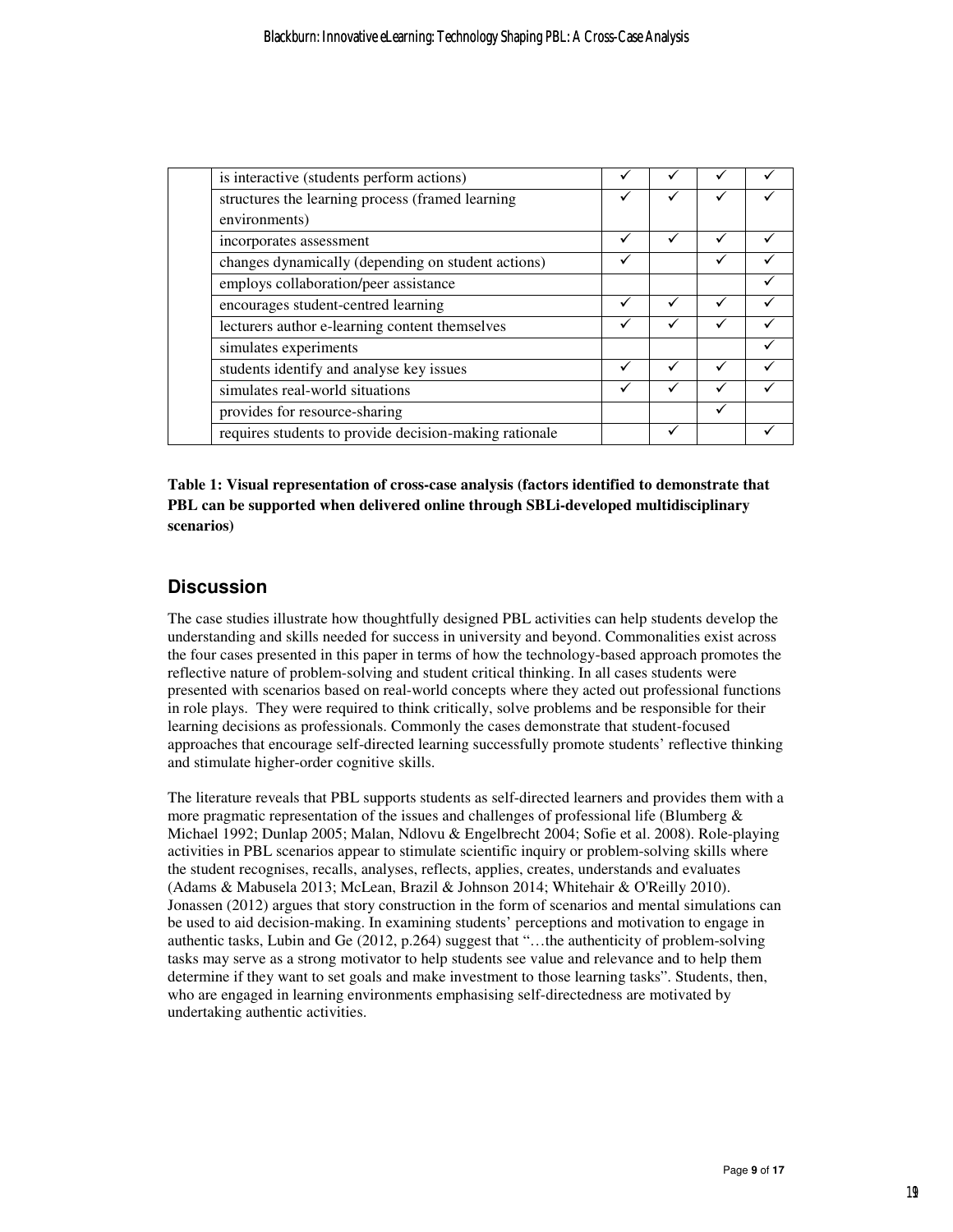The PBL exercises outlined in the cases above embed a degree of self-directed learning and guide exploration in numerous directions. These scenarios have the advantage of involving students in activities that provide immediate feedback and reinforce an integration of skills, motivating students to perform to increased levels of rigor, and thus preparing them to become effective practitioners when they enter the workforce. In this way the PBL scenarios foster critical thinking, where students develop approaches and strategies enabling them to frame, set and solve problems across a variety of learning contexts.

Overall student feedback to PBL scenarios has been very positive, with many students commenting on the realism and even the enjoyment of the learning experience. Some students from Case Three commented that they wanted more of this type of assessment and that it didn't feel like an exam, it felt more like a mix between a video and a game. Below is some feedback from these students:

 *"I really think you're onto something good here. Rather than simply regurgitate facts onto paper this made us think!"* 

*"It's more interactive. It's easy to tune out during Lectopia."* 

*"The scenario thing is awesome! Good work – it really does help clarify the content of the course."* 

*"In all, these were incredibly helpful study tools, and while I took penalty time to do the scenarios, I tried to make the most of it with added information, which I think will pay off in the final."* 

*"I'm just writing to let you know that the Learning Scenarios are fantastic, and are a great help with understanding the course material. I think they are an even better study tool than having Lectopia available. Thanks a lot!"* 

*"I really liked this exam, I felt that although I studied as I normally would, I focussed more on my diagnostic pathway which I do believe has helped prepare me for work better than perhaps a written exam would have. This exam was most like the real world which is where we're going!"* 

*"I think it is a brilliant way to test our knowledge, in fact, all the other exams should be done this way, especially large animal orals, the stupid things we say [when] sat in front of 2 senior lecturers is unbelievable."* 

*"I really enjoyed this exam, felt like a real clinician, and it was a good challenge. I really think this is the method final years should be examined. I know that you have put in much time and effort into this computer-based exam and I think you did a really good job, and I thank you for that."* 

From the lecturer's perspective, this is a novel and exciting development in the assessment of clinical competency in final-year veterinary students. "The technology doesn't get in the way; students are immediately in touch with the clinical problem because it's so intuitive. [SBLi is] the only tool that comes close to capturing that experience. There is no question about going back to a paper-based assessment. SBLi delivers a unique experience that I have never experienced in any other university" (N. Cave, Senior Lecturer, Massey University, pers. comm. 25 February 2013).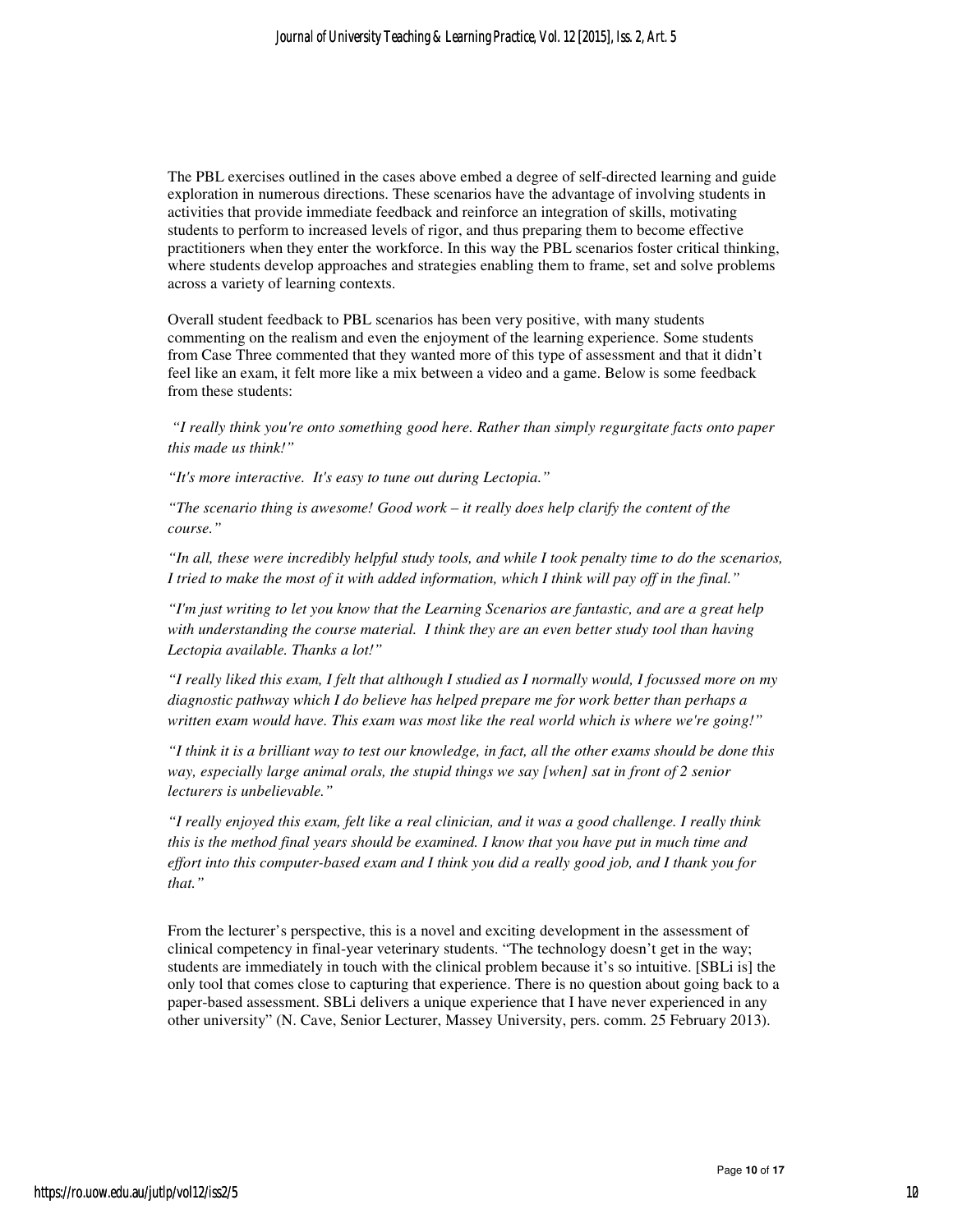The student perspectives and experiences that emerge from this study highlight that students are engaged by the PBL simulations. The cases demonstrate that students have transcended rote memory as an indicator of learning and now demonstrate an appreciation for conceptual thinking. This methodology appears to help move student understanding from merely knowledge and comprehension to the application of their knowledge, and even to analysis. Flint and Stewart (2010) report on a student survey showing that students enjoyed SBLi exercises, felt the exercises fulfilled the aims and objectives of the lesson, generally felt they improved their knowledge when using a SBLi virtual laboratory, and considered the interface intuitive and easy to use. However, they argued that there was room for improvement. It is clear that students perform better in and feel more engaged in classes that use PBL scenarios; whether this improvement is caused by the SBLi scenarios themselves is not yet clear, but the end result is often more-satisfied, moreengaged, higher-performing students.

Before rushing to uptake SBLi scenarios, one should consider Norris and Soloway's (2011) pertinent question: "Where are the digitally based curriculum materials to come from?" Administrators cannot expect teachers to generate curriculum materials. The lack of available materials can pose a barrier to technology uptake. Free open-education resources (OER) are a partial answer. Massive Open Online Courses (MOOCs) offer freely available content, but often lack the interactivity and problem-based learning structure provided by SBLi scenarios. The sharing of scenarios by educational institutions has already begun. With this model, if 10 participating institutions each create 10 scenarios, a bank of 100 scenarios, which may need little to no modification, would be available to share. SBLi scenarios can be used in their current form, modified to fit different teaching goals and disciplines or personalised for different cohorts of students. Whilst still in its infancy, the concept of sharing PBL scenarios has already been implemented in the UK as part of a £5million Open Educational Resources program funded by the UK Government's Joint Information Systems Committee (JISC), where universities are able to freely download scenarios as an open resource, modify and deploy scenarios and track student progress. A similar initiative, Project EnRole, is reported by Wills et al. (2009); this is a repository of sharable, reusable role-play materials. Wills et al.'s (2009) key findings are that a good practice repository cannot be built without simultaneously building a community of practice, and that the role of connector/broker is essential for community development.

#### **Summary**

Multimedia technologies are becoming increasingly popular in educational settings, motivating students and providing educators with the flexibility to present their curriculum innovatively. The growth of new technologies has affected education, with e-learning initiatives emerging as commonplace. Education is constantly undergoing a changing role due to these influences as educational institutions introduce these technologies and face the need to produce graduates with the problem-solving skills that make them highly valued by prospective employers. Education psychology simultaneously has explored how students retain knowledge and apply it to situations outside the classroom, leading to the development of various student-centred pedagogies, such as PBL. Integrating technology and pedagogy into effective technology-enriched learning environments promises to meet the needs and expectations of modern learners and the demands of industry seeking particular graduate attributes. For many educators working at the "coal face" the issue is how to adapt to the new paradigm.

This study examined four cases that demonstrate how teaching staff have adopted innovative technology-based approaches to create interactive online PBL teaching resources and implement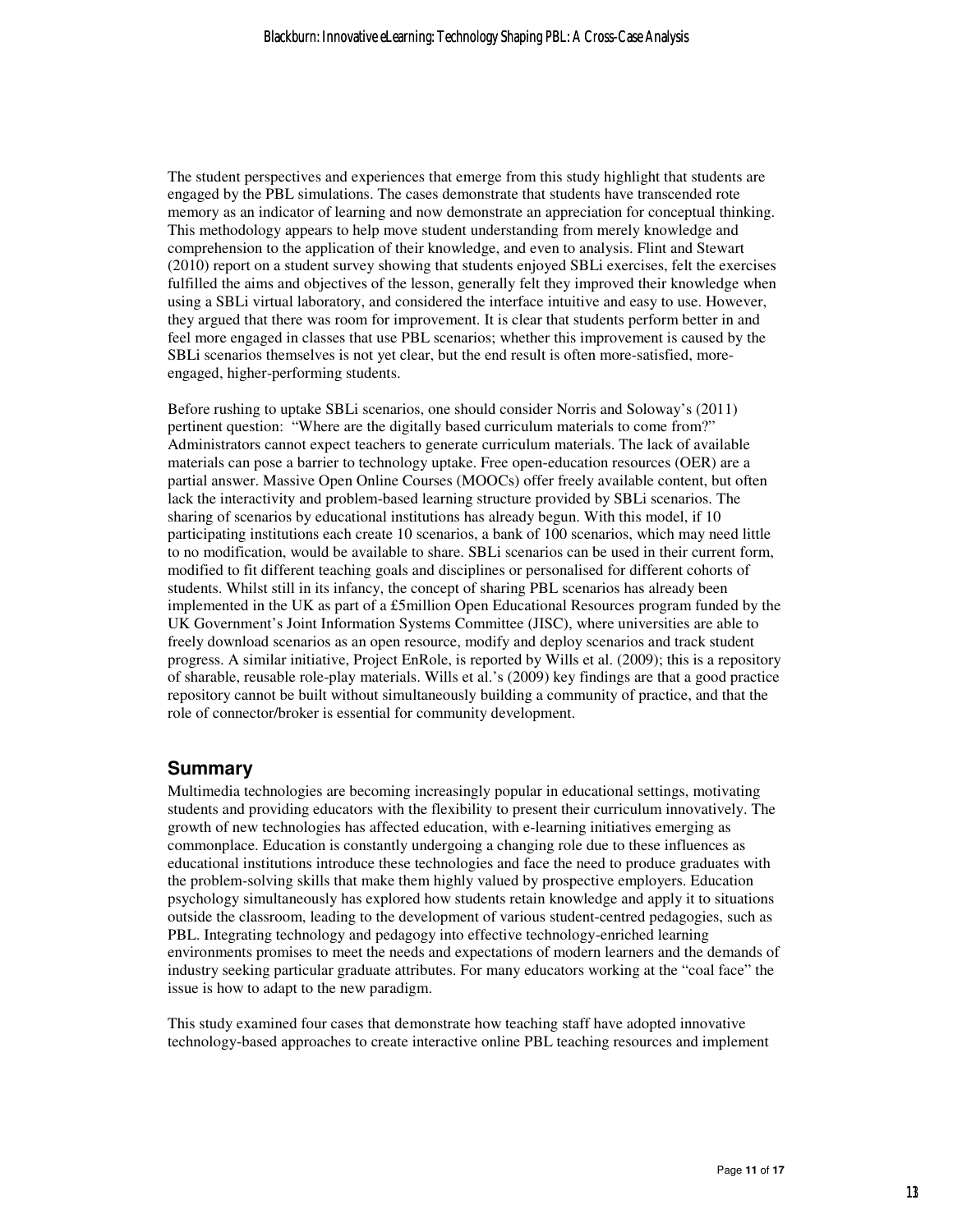them into existing courses that challenge students to learn through engagement in real-world problems and role-playing. These resources allow students to interact with complex and realistic problems designed within a framework of PBL methodology, which is shown in the literature to deepen student learning outcomes and promote critical thinking, problem-solving and decisionmaking. The cases suggest that students who often play out professional roles in these scenarios exercise critical thinking and problem-solving skills. Anecdotal reports indicate that student reception and interest in SBLi-supported courses is very enthusiastic; hopefully these courses will inspire them to take ownership of their own education and be accountable for their learning decisions.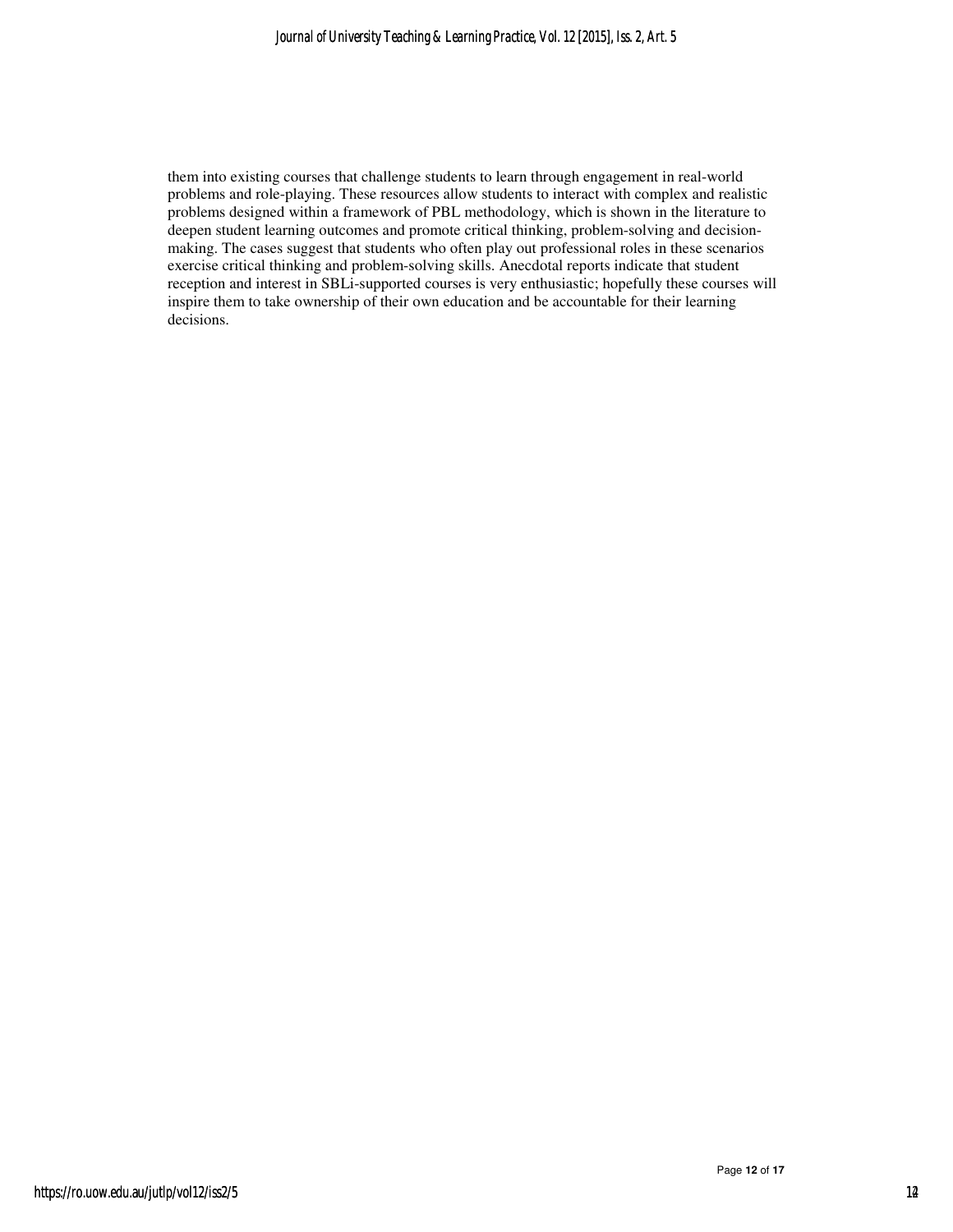## **References**

Adams, J D & Mabusela, M S 2013. Employing role-play in teaching and learning: a case of higher education. *South African Journal of Higher Education*, vol. 27, no. 3, pp. 489-500.

Berkson, L 1993. Problem-based learning: Have the expectations been met?, *Academic Medicine*, vol. 68, no. 10, October, pp. S79-S88.

Biley, F & Smith, K 1998. The buck stops here: Accepting responsibility for learning and actions after graduation from a problem-based learning nursing education curriculum. *Journal of Advanced Nursing,* vol. 27, pp. 1021-1029.

Blackburn, G 2011. The eLearning scenario: Technology and contemporary learning, *Teacher*, April, no. 220, pp. 39-42.

Blumberg, P & Michael, J A 1992. Development of self directed learning behaviors in a partially teacher directed problem based learning curriculum. *Teaching and Learning in Medicine*, vol. 4, no. 1, pp. 3-8.

Boud, D & Falchikov, N 2006. Aligning assessment with longterm learning. *Assessment & Evaluation in Higher Education*, vol. 31, no. 4, pp. 399-413.

Breakey, K M, Levin, D, Miller, I & Hentges, K E 2008. The use of scenario-based-learning interactive software to create custom virtual laboratory scenarios for teaching genetics. In Pukkila, P (ed.), *Genetics Education, Innovations in Teaching and Learning Genetics,* vol. 179, pp. 1151- 1155.

Collins, J 2001. *Good to Great*, HarperCollins Publishers, New York.

Dalsgaarda, C & Godska, M 2007. Transforming traditional lectures into problem based blended learning: Challenges and experiences. *Open Learning: The Journal of Open, Distance and e-Learning*, vol. 22, no. 1, pp. 29-42.

de la Harpe, B & David, C 2012. Major influences on the teaching and assessment of graduate attributes. *Higher Education Research & Development*, vol. 31, no. 4, pp. 493-510.

Dunlap, J C 2005. Problem-based learning and self-efficacy: How a capstone course prepares students for a profession. *Educational Technology Research and Development*, vol. 53, no. 1, pp 65-83.

Eisenhardt, K M 1989. Building theories from case study research, *Academy of Management Review*, vol. 14, no. 4, pp. 532-550.

Ertmer, P A, Gopalakrishnan, S & Ross, E 2000. Technology-using teachers: Comparing perceptions of exemplary technology use to best practice. Presented at the Annual Meeting of the American Educational Research Association, New Orleans, April.

Flint, S & Stewart, T 2010. Food microbiology – design and testing of a virtual laboratory exercise. *Journal of Food Science Education*, vol. 9, no. 4 (October), pp. 84-89.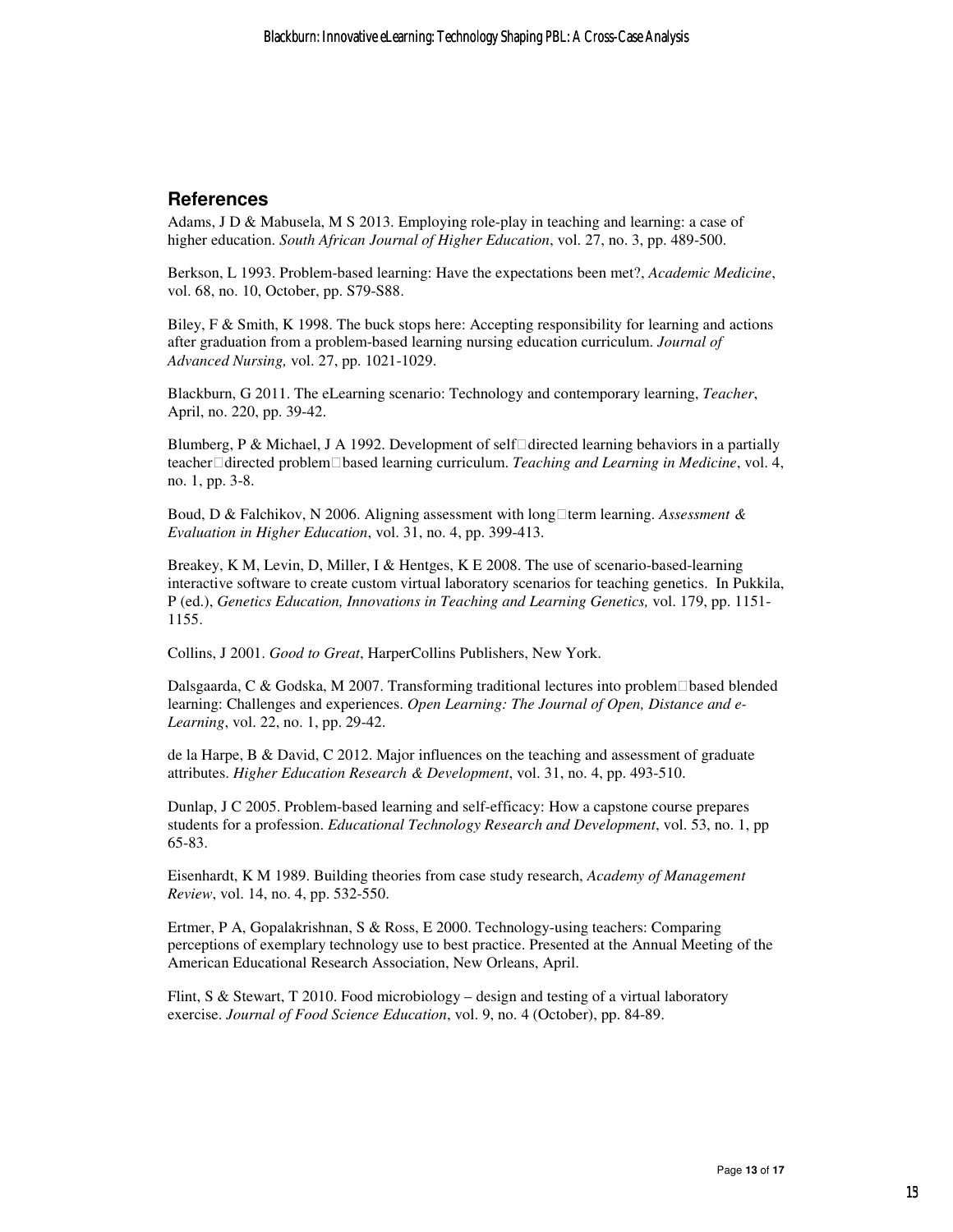Gossman, P, Stewart, T M, Jaspers, M & Chapman, B 2007. Integrating web-delivered problem based learning scenarios to the curriculum. *Active Learning in Higher Education*, vol. 8, no. 1, pp.139-153.

Guba E G & Lincoln, Y S 1989 *Fourth generation evaluation*, Sage, Newbury Park.

Harding, J 2002. Problem-based learning in biblical studies: Reflections from classroom experience. *Teaching Theology & Religion*, vol. 4, no. 2 (June), pp. 89-97.

Hendy, P L & Hadgraft, R G 2002). Evaluating problem-based learning in civil engineering. In 13th Annual Conference for Australasian Association for Engineering Education, Canberra, pp. 132-138.

Herrington, J, Reeves, T & Oliver, R 2006. Authentic tasks online: A synergy among learner, task and technology. *Distance Education*, vol. 27, no. 2, pp. 233-247.

Herrington, J Reeves, T & Oliver, R 2004. Online learning as information delivery: Digital myopia. *Journal of Interactive Learning Research*, vol. 16, no. 4, pp. 353-367.

Hoffman, K, Hosokawa, M, Blake, R, Headrick, L & Johnson, G 2006. Problem-Based Learning Outcomes: Ten Years' Experience at the University of Missouri-Columbia School of Medicine, *Academic Medicine*, vol. 81 , no. 7, pp. 617-625.

Hung, D & Khine, M S 2006. *Engaged Learning with Emerging Technologies*, Springer, Dordrecht, The Netherlands.

Jinks, A, Norton, G, Taylor, M & Stewart, T 2011. Scenario-based learning: Experiences in the development and application of a generic teaching software tool. In Holt, D, Segrave, S & Cybulski, J (eds.), *Professional Education Using E-Simulations: Benefits of Blended Learning Design*, Deakin University, Melbourne.

Jonassen, D H 2012. Designing for decision making. *Educational Technology Research and Development*, vol. 60, no. 2, pp. 341-359.

Jones, A 2013. There is nothing generic about graduate attributes: Unpacking the scope of context. *Journal of Further and Higher Education*, vol. 37, no. 5, pp. 591-605.

Karantzas, G C, Avery, M R, Macfarlane, S, Mussap, A, Tooley, G, Hazelwood, Z & Fitness, J 2013. Enhancing critical analysis and problem-solving skills in undergraduate psychology: An evaluation of a collaborative learning and problem-based learning approach. *Australian Journal of Psychology,* vol. 65 no. 1 (March), pp. 38-45.

Kiernan, M, Murrell, E & Relf, S 2008. Professional education of psychologists using online problem-based learning methods: Experience at Charles Sturt University. *Australian Psychologist*, vol. 43, no. 4 (December), pp. 286-292.

Kilroy, D 2003. Problem based learning, *Emergency Medicine Journal*, vol. 21, iss. 4 (October), pp. 411-413.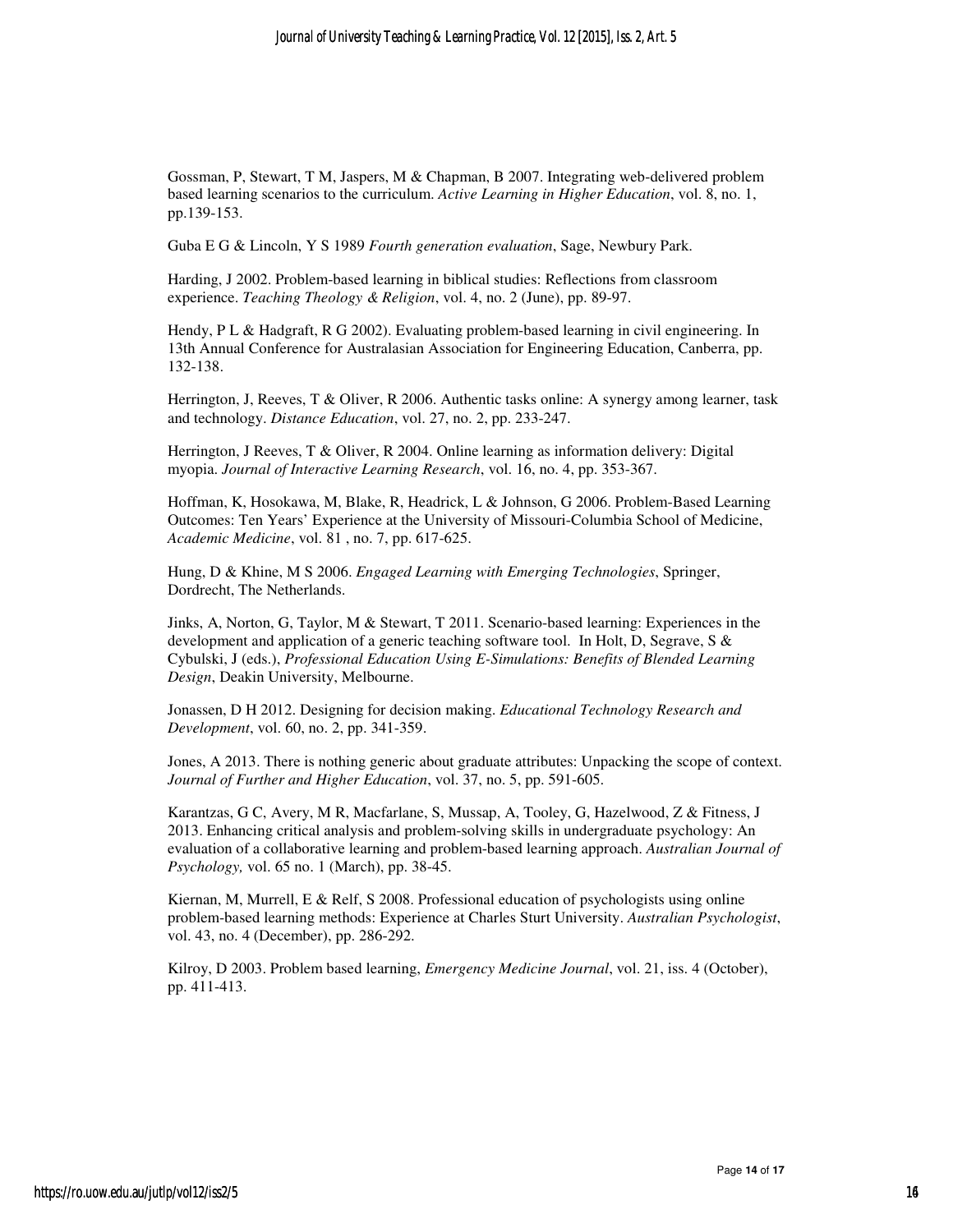Lebow, D & Wagner, W 1994. Authentic activity as a model for apropriate learning activity: Implications for emerging instructional technologies. *Canadian Journal of Educational Communication*, vol. 23, no. 3, pp. 231-244.

Lee, R & Kwan, C-Y 1997. The use of problem-based learning in medical education. *Journal of Medical Education*, vol. 1, no. 2, pp. 149-157.

Lubin, I A & Ge, X 2012. Investigating the influences of a LEAPS model on preservice teachers' problem solving, metacognition, and motivation in an educational technology course. *Educational Technology Research and Development*, vol. 60, no. 2, pp. 239-270.

Man-Ling, C, Zhi-Yuan, S, Teng-Yen, W, Tien-Yu, S & Chi-Hui, C 2011. Influence of dentistry students' e-Learning satisfaction: a questionnaire survey *Journal of Medical Systems*, vol. 35, iss. 6, pp. 1595-1603

Mahoney, J & Goertz, G 2004. The possibility principle: choosing negative cases in comparative research. *The American Political Science Review*, 98, pp. 653-669.

Malan, S B, Ndlovu, M & Engelbrecht, P 2004. Introducing problem-based learning (PBL) into a foundation programme to develop self-directed learning skills. *South African Journal of Education*, vol. 34, no. 1, pp. 1-16.

Martí, E, Gil, D & Julià, C 2006. A PBL Experience in the Teaching of Computer Graphics. *Computer Graphics Forum*, vol. 25, iss. 1 (March), pp. 95-103.

Mathison, S 2004. *Encyclopedia of Evaluation*, Sage Publications Inc., Canada.

McLean, M, Brazil, V & Johnson, P 2014. How we "breathed life" into problem-based learning cases using a mobile application. *Medical Teacher*, Feb. 26, pp. 1-4.

McLoughlin, C & Luca, J 2002. A learner-centred approach to developing team skills through web-based learning and assessment. *British Journal of Educational Technology*, vol. 33, no. 5, pp. 571-582.

Michael, J A & Modell, H I 2003. *Active Learning in Secondary and College Science Classrooms: A working model for helping the learner to learn*, Erlbaum Associates, Mahwah, NJ.

Miles, M B. & Huberman, A M 1994. *Qualitative Data Analysis: An expanded sourcebook* (2nd edn.), Sage Publications, Thousand Oaks, CA.

Miles, M B & Huberman, M A 2003. *Qualitative Data Analysis*, Sage, London.

Moon, J A 2000. *Reflections in Learning and Professional Development*, Routledge, London.

Mykytyn, K, Pearson, A, Paul, S & Mykytyn Jr., P 2008. The use of problem-based learning to enhance MIS education. *Decision Sciences Journal of Innovative Education*, vol. 6, no. 1 (January), pp. 89-113.

Norton, G, Taylor, M, Stewart, T, Blackburn, G, Jinks, A, Razdar, B, Holmes, P & Marastoni, E 2012. Designing, developing and implementing a software tool for scenario based learning. *Australasian Journal of Educational Technology*, vol. 28, no. 7, pp. 1083-1102.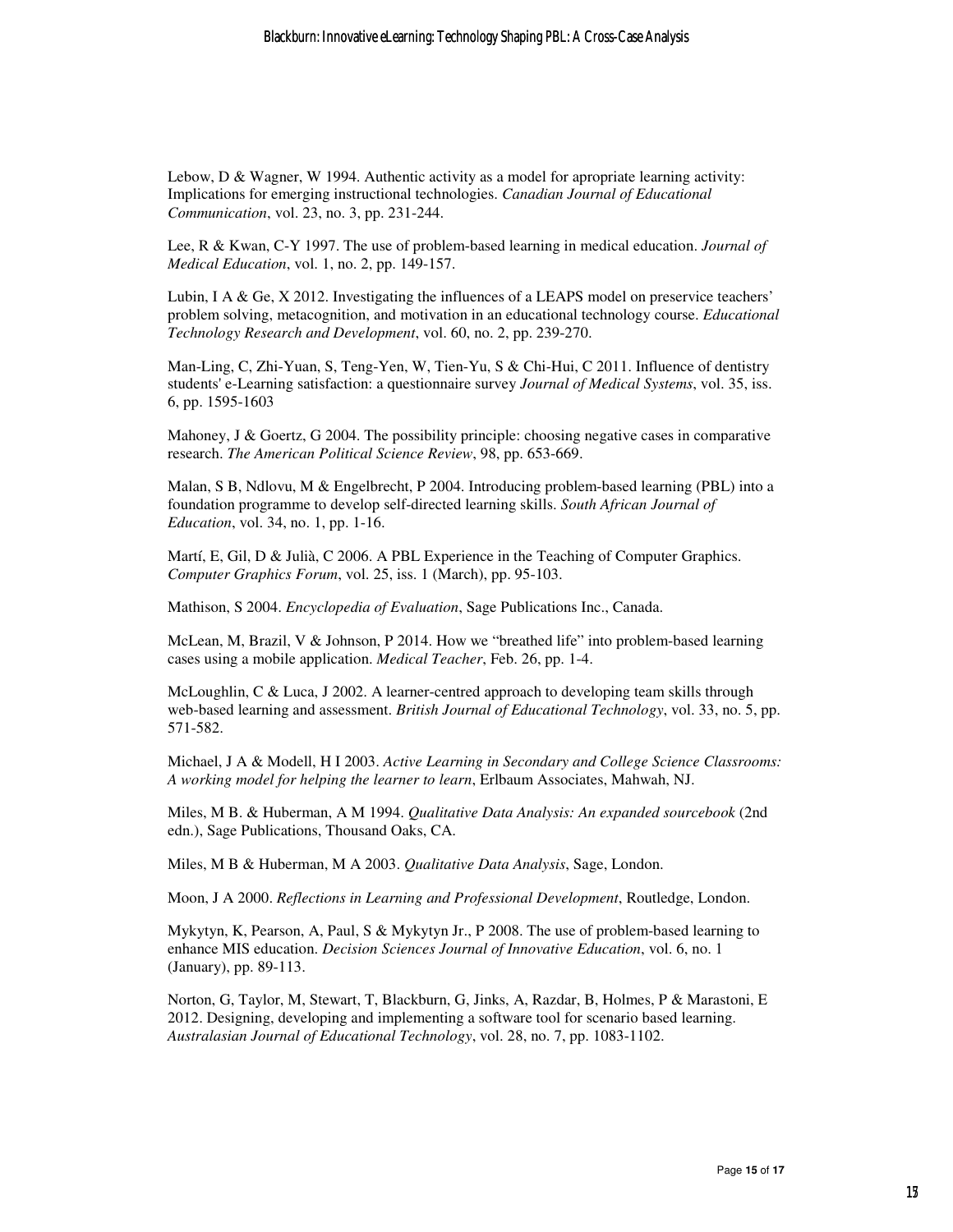Norris, C & Soloway, E 2011. The 10 barriers to technology adoption: Technology will absolutely change K12 learning. *District Administration*. Viewed 28 March 2011, http://www.districtadministration.com/article/10-barriers-technology-adoption.

Parkinson, T J & St. George, A M 2003. Are the concepts of andragogy and pedagogy relevant to veterinary undergraduate teaching? *Journal of Veterinary Medical Education*, vol. 30, no. 3, pp. 247-253.

Patton, M Q 1990. *Qualitative Evaluation and Research Methods*, Sage Publications, Newbury Park, CA.

Patton, M Q 2002. *Qualitative Research & Evaluation Methods* (3rd edn.), Sage Publications, Thousand Oaks, London, New Delhi.

Peck, K & Dorricott, D 1994. Why Use Technology? *Educational Leadership*, vol. 51, no. 7 (April), pp. 11-14.

Ramsden, P 1992. *Learning to Teach in Higher Education*, Routledge, London.

Reeves, T. Herrington, J & Oliver, R 2004. A development research agenda for online collaborative learning. *Educational Technology, Research and Development*, vol. 52, no.4, pp. 53- 65.

Richardson, J T E 2005. Students' approaches to learning and teachers' approaches to teaching in higher education. *Educational Psychology: An International Journal of Experimental Educational Psychology*, vol. 25, no. 6, pp. 673-680.

Robertson, S I 2004. Student perceptions of student perception of module questionnaires: Questionnaire completion as problem solving. *Assessment & Evaluation in Higher Education*, vol. 29, no. 6, pp. 663-679.

Rowley, J 2014. Designing and using research questionnaires. *Management Research Review*, vol. 37, no. 3, pp. 308-330.

Sadlo, G 2014. Using problem-based learning during student placements to embed theory in practice, *International Journal of Practice-based Learning in Health and Social Care* , vol. 2, no. 1, pp. 6-19.

Shakir, M 2002. The selection of case studies: Strategies and their applications to IS implementation cases studies. *Research Letters in the Information and Mathematical Sciences*, vol. 3, April, pp. 191-198.

Sofie, M M, Loyens, S M M, Magda, J & Rikers, R M J P 2008. Self-directed learning in problembased learning and its relationships with self-regulated learning. *Educational Psychology Review*, vol. 20, pp. 411-427.

Stewart, T M, Brown, M E & Weatherstone, A 2009. Interactive scenario design: The value of flowcharts and schemas in developing scenario-based lessons for online and flexible learning contexts, *Journal of Distance Learning*, vol. 13, no. 1, pp. 71-90.